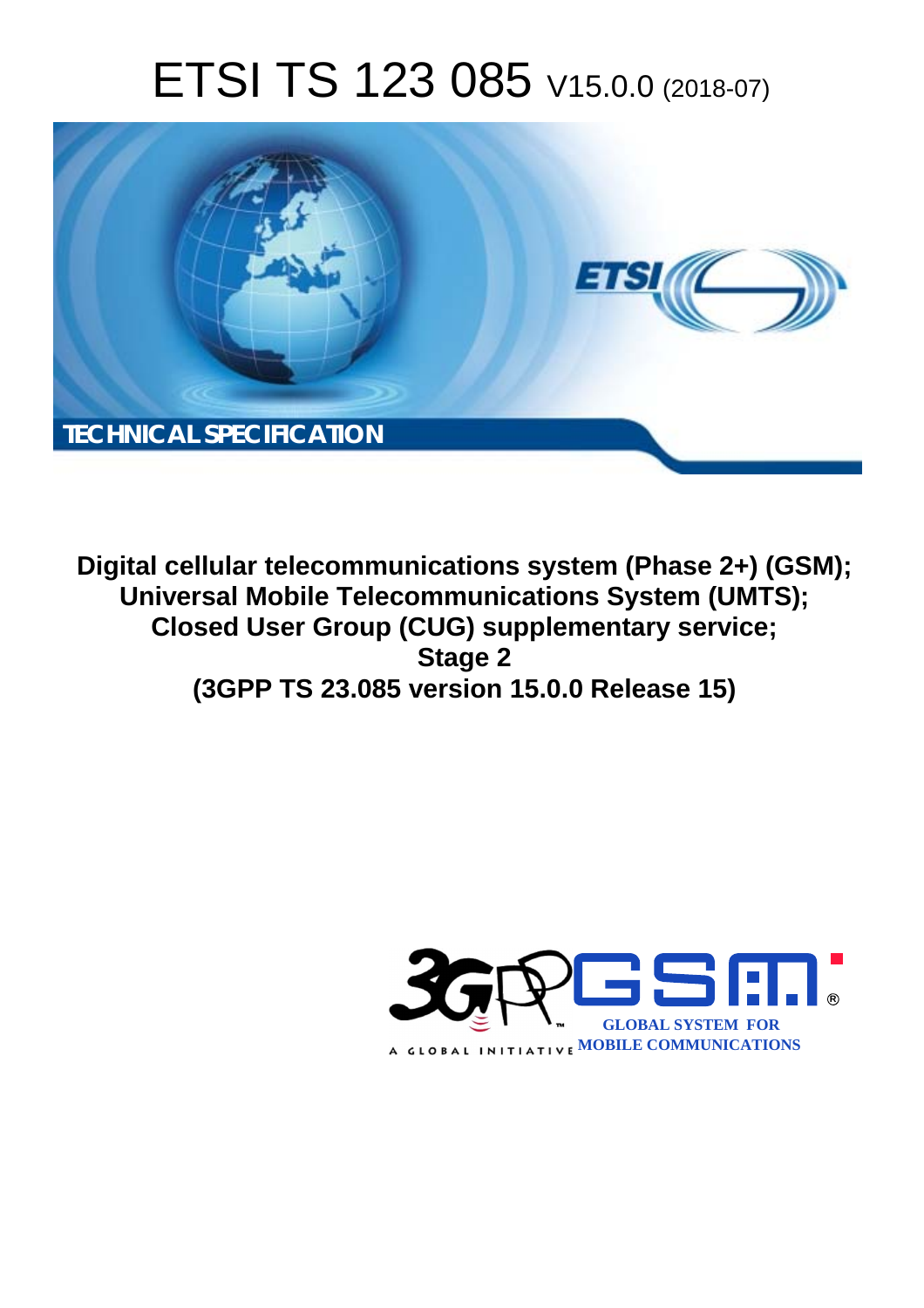Reference RTS/TSGC-0423085vf00

> Keywords GSM,UMTS

#### *ETSI*

#### 650 Route des Lucioles F-06921 Sophia Antipolis Cedex - FRANCE

Tel.: +33 4 92 94 42 00 Fax: +33 4 93 65 47 16

Siret N° 348 623 562 00017 - NAF 742 C Association à but non lucratif enregistrée à la Sous-Préfecture de Grasse (06) N° 7803/88

#### *Important notice*

The present document can be downloaded from: <http://www.etsi.org/standards-search>

The present document may be made available in electronic versions and/or in print. The content of any electronic and/or print versions of the present document shall not be modified without the prior written authorization of ETSI. In case of any existing or perceived difference in contents between such versions and/or in print, the only prevailing document is the print of the Portable Document Format (PDF) version kept on a specific network drive within ETSI Secretariat.

Users of the present document should be aware that the document may be subject to revision or change of status. Information on the current status of this and other ETSI documents is available at <https://portal.etsi.org/TB/ETSIDeliverableStatus.aspx>

If you find errors in the present document, please send your comment to one of the following services: <https://portal.etsi.org/People/CommiteeSupportStaff.aspx>

#### *Copyright Notification*

No part may be reproduced or utilized in any form or by any means, electronic or mechanical, including photocopying and microfilm except as authorized by written permission of ETSI. The content of the PDF version shall not be modified without the written authorization of ETSI. The copyright and the foregoing restriction extend to reproduction in all media.

> © ETSI 2018. All rights reserved.

**DECT**TM, **PLUGTESTS**TM, **UMTS**TM and the ETSI logo are trademarks of ETSI registered for the benefit of its Members. **3GPP**TM and **LTE**TM are trademarks of ETSI registered for the benefit of its Members and of the 3GPP Organizational Partners. **oneM2M** logo is protected for the benefit of its Members.

**GSM**® and the GSM logo are trademarks registered and owned by the GSM Association.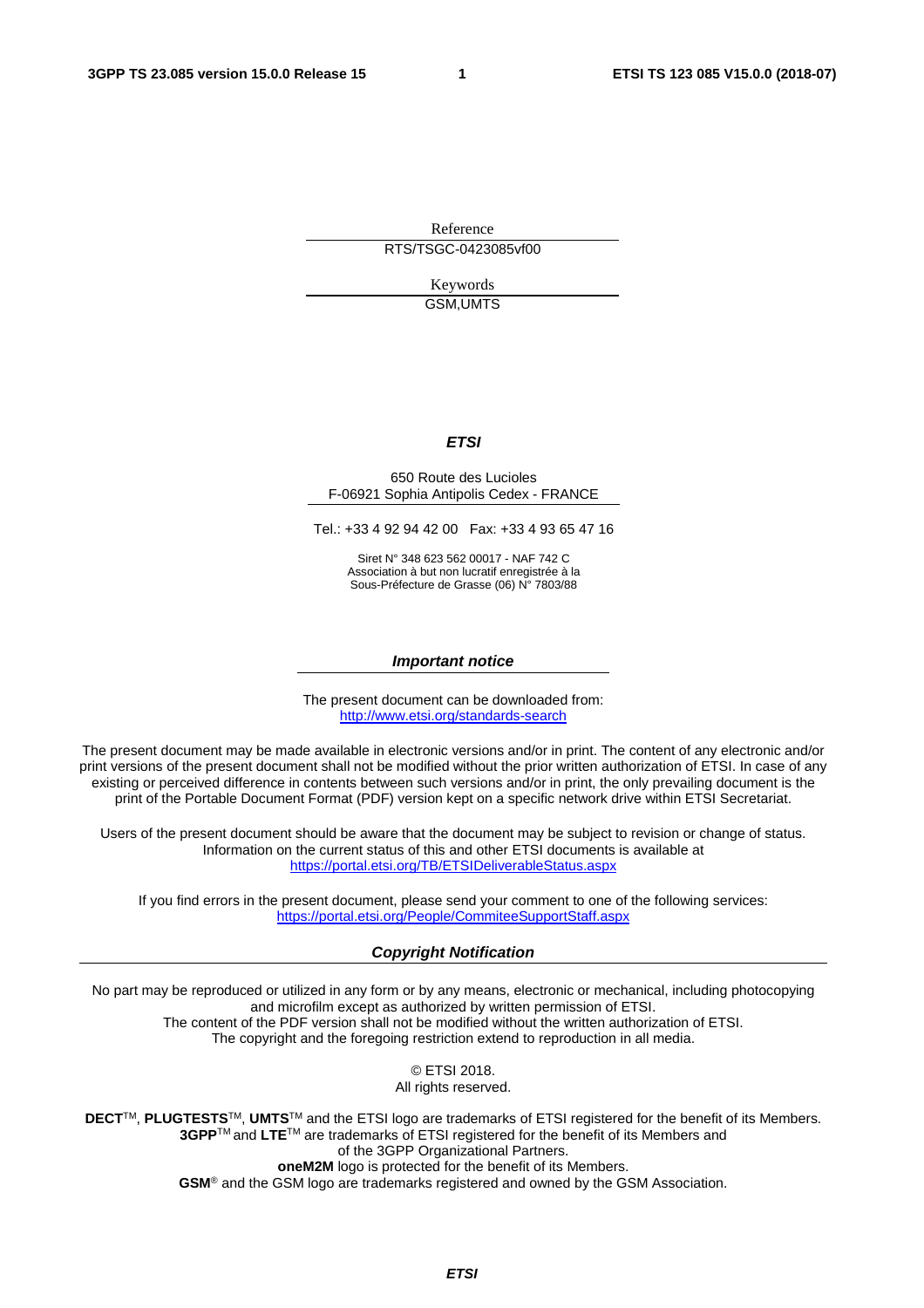### Intellectual Property Rights

#### Essential patents

IPRs essential or potentially essential to normative deliverables may have been declared to ETSI. The information pertaining to these essential IPRs, if any, is publicly available for **ETSI members and non-members**, and can be found in ETSI SR 000 314: *"Intellectual Property Rights (IPRs); Essential, or potentially Essential, IPRs notified to ETSI in respect of ETSI standards"*, which is available from the ETSI Secretariat. Latest updates are available on the ETSI Web server ([https://ipr.etsi.org/\)](https://ipr.etsi.org/).

Pursuant to the ETSI IPR Policy, no investigation, including IPR searches, has been carried out by ETSI. No guarantee can be given as to the existence of other IPRs not referenced in ETSI SR 000 314 (or the updates on the ETSI Web server) which are, or may be, or may become, essential to the present document.

#### **Trademarks**

The present document may include trademarks and/or tradenames which are asserted and/or registered by their owners. ETSI claims no ownership of these except for any which are indicated as being the property of ETSI, and conveys no right to use or reproduce any trademark and/or tradename. Mention of those trademarks in the present document does not constitute an endorsement by ETSI of products, services or organizations associated with those trademarks.

### Foreword

This Technical Specification (TS) has been produced by ETSI 3rd Generation Partnership Project (3GPP).

The present document may refer to technical specifications or reports using their 3GPP identities, UMTS identities or GSM identities. These should be interpreted as being references to the corresponding ETSI deliverables.

The cross reference between GSM, UMTS, 3GPP and ETSI identities can be found under [http://webapp.etsi.org/key/queryform.asp.](http://webapp.etsi.org/key/queryform.asp)

### Modal verbs terminology

In the present document "**shall**", "**shall not**", "**should**", "**should not**", "**may**", "**need not**", "**will**", "**will not**", "**can**" and "**cannot**" are to be interpreted as described in clause 3.2 of the [ETSI Drafting Rules](https://portal.etsi.org/Services/editHelp!/Howtostart/ETSIDraftingRules.aspx) (Verbal forms for the expression of provisions).

"**must**" and "**must not**" are **NOT** allowed in ETSI deliverables except when used in direct citation.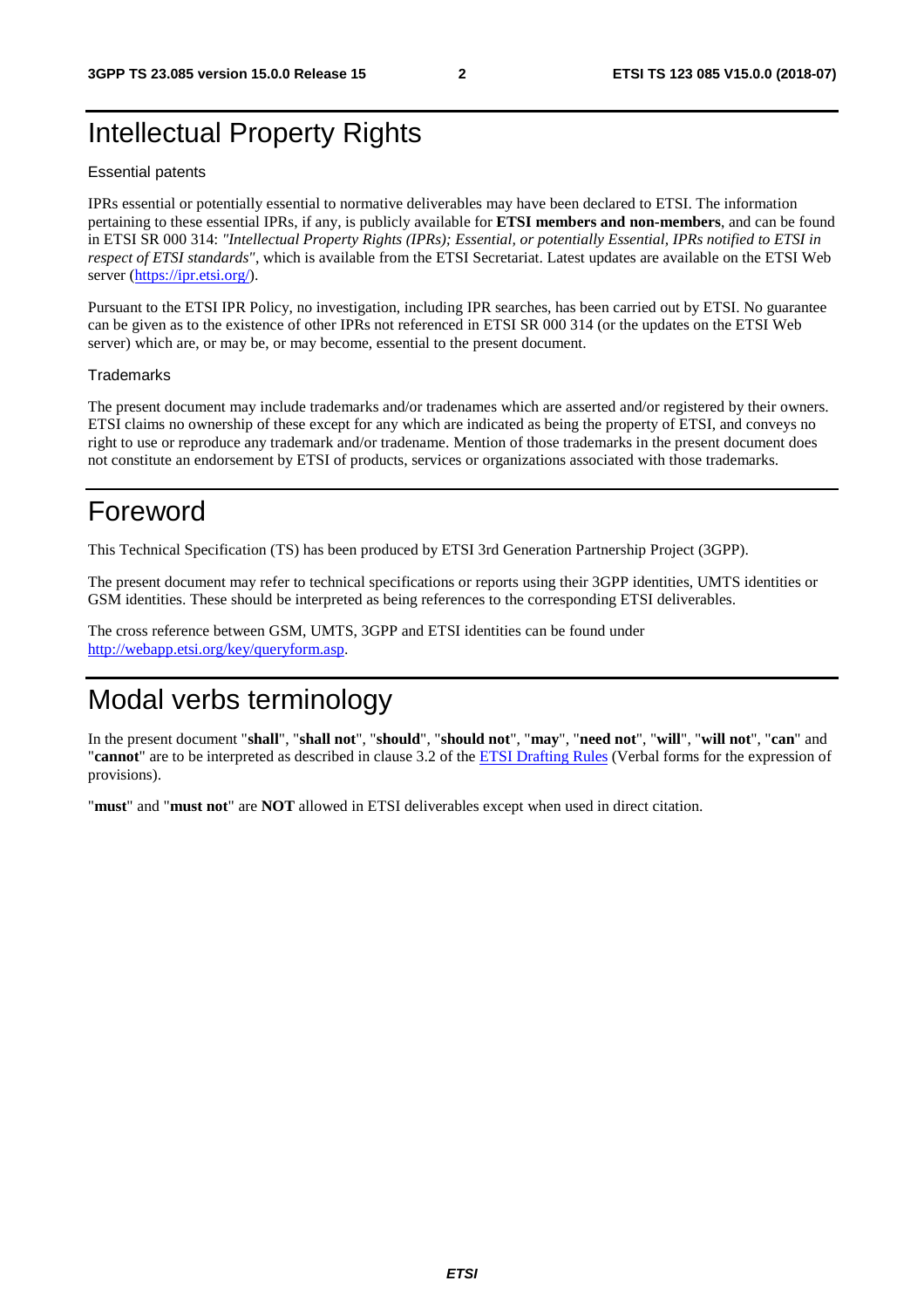$\mathbf{3}$ 

## Contents

| $\boldsymbol{0}$ |                               |  |
|------------------|-------------------------------|--|
| 0.1              |                               |  |
| 0.2              |                               |  |
| 0.3              |                               |  |
| 1                |                               |  |
| 1.1              |                               |  |
| 1.1.1            |                               |  |
| 1.1.1.1          |                               |  |
| 1.1.1.2          |                               |  |
| 1.1.2            |                               |  |
| 1.1.2.1          |                               |  |
| 1.1.2.2          |                               |  |
| 1.1.2.3          |                               |  |
| 1.1.2.4          |                               |  |
| 1.1.3            |                               |  |
| 1.1.4            |                               |  |
| 1.1.4.1          |                               |  |
| 1.1.4.2          |                               |  |
| 1.1.5            |                               |  |
| 1.1.5.1          |                               |  |
| 1.1.5.2          |                               |  |
| 1.1.5.3          |                               |  |
| 1.2              |                               |  |
| 1.2.1            |                               |  |
| 1.2.2            |                               |  |
| 1.3              |                               |  |
| 1.4              |                               |  |
| 1.5              |                               |  |
| 1.6              |                               |  |
| 1.6.1            |                               |  |
| 1.6.2            |                               |  |
|                  | <b>Annex A (informative):</b> |  |
|                  |                               |  |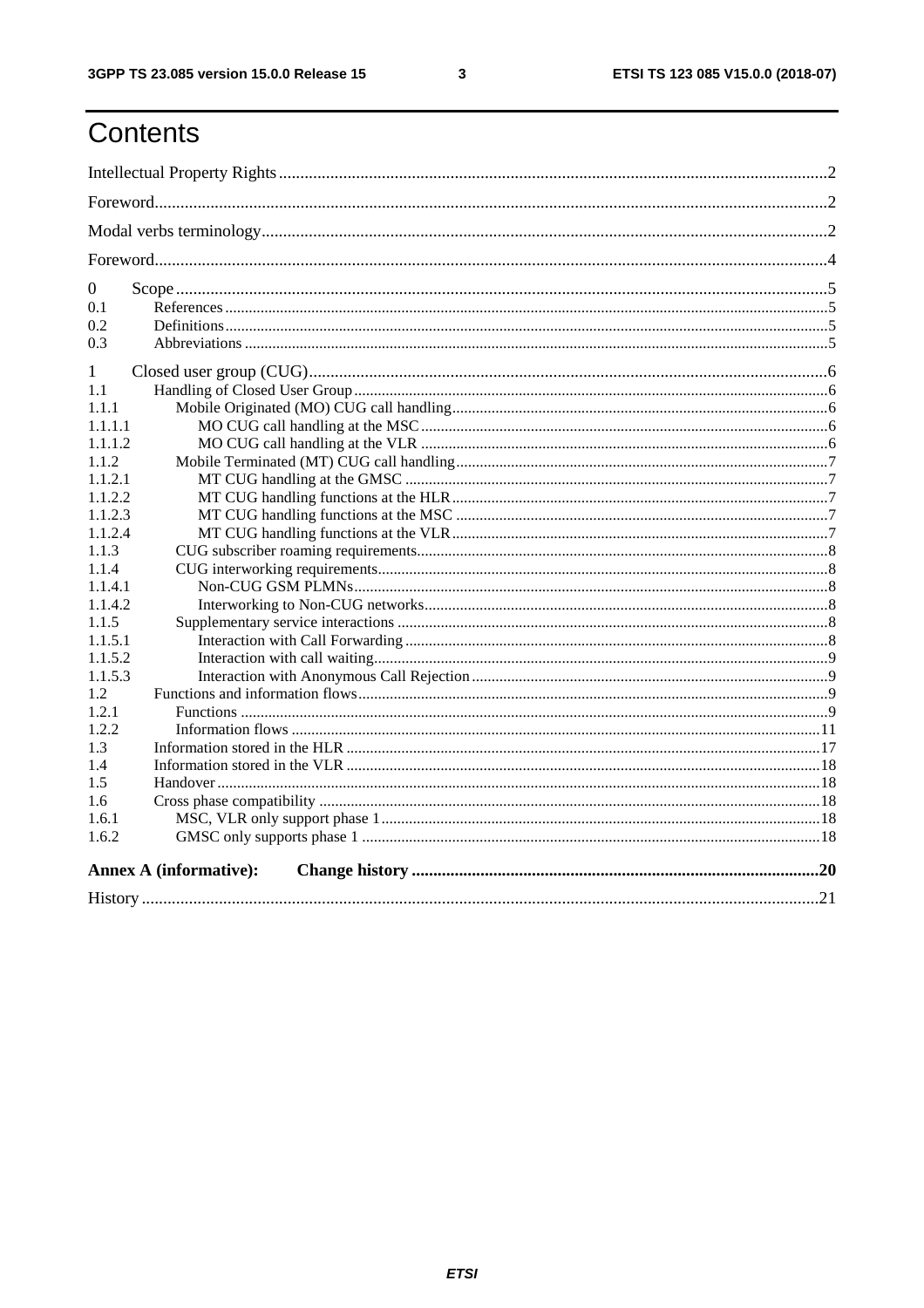### Foreword

This Technical Specification has been produced by the 3rd Generation Partnership Project (3GPP).

The contents of the present document are subject to continuing work within the TSG and may change following formal TSG approval. Should the TSG modify the contents of the present document, it will be re-released by the TSG with an identifying change of release date and an increase in version number as follows:

Version x.y.z

where:

- x the first digit:
	- 1 presented to TSG for information;
	- 2 presented to TSG for approval;
	- 3 or greater indicates TSG approved document under change control.
- y the second digit is incremented for all changes of substance, i.e. technical enhancements, corrections, updates, etc.
- z the third digit is incremented when editorial only changes have been incorporated in the document.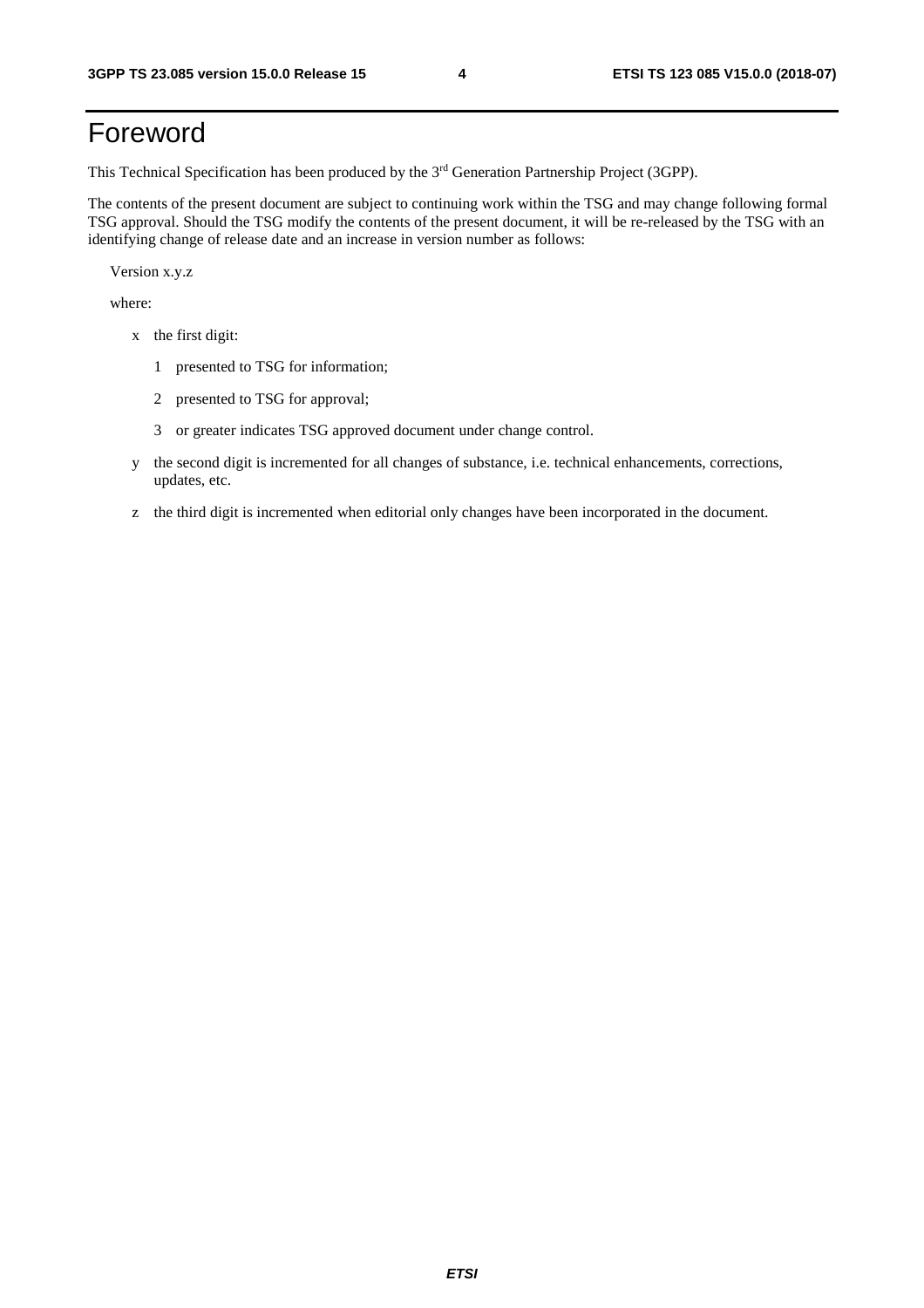### 0 Scope

The present document gives the stage 2 description of the closed user group supplementary service.

The community of interest supplementary service defined is:

 $closed$  user group (CUG) (see clause 1).

### 0.1 References

The following documents contain provisions which, through reference in this text, constitute provisions of the present document.

- References are either specific (identified by date of publication, edition number, version number, etc.) or non-specific.
- For a specific reference, subsequent revisions do not apply.
- For a non-specific reference, the latest version applies. In the case of a reference to a 3GPP document (including a GSM document), a non-specific reference implicitly refers to the latest version of that document *in the same Release as the present document*.
- [1] 3GPP TR 21.905: " Vocabulary for 3GPP Specifications ".
- [2] 3GPP TS 22.085: "Closed User Group (CUG) Supplementary Services; Stage 1".
- [3] 3GPP TS 23.088: "Call Barring (CB) Supplementary Service; Stage 2".

### 0.2 Definitions

CUG terminology defined in 3GPP TS 22. 085 [2] is applicable to the present document. In addition, the following definitions apply.

**CUG Authorisation Functions**: Checks performed by the network to ensure that the integrity of a CUG related call is guarantied. CUG calls are rejected if they do not meet the criteria of these checks.

**CUG call**: CUG call, in signalling terms, is a call where CUG information is passed from the originating switching entity to the destination entity.

**CUG Index**: Code used to select a CUG for an outgoing call, or to indicate an incoming CUG call. Indices are passed between the user and the network and have significance only within the context of a users subscription.

**CUG Interlock Code**: Code which uniquely identifies a CUG within a network. The Interlock code is passed from the point of origin to the destination in a CUG call to identify the CUG which has been invoked.

**CUG Related Call Barring**: CUG related call barring is call barring applied to a CUG subscriber by the home network when roaming in a non-CUG network. The user is unable to remove CUG related call barring.

**Explicit CUG Invocation**: Explicit CUG invocation is where a calling user attempts to invoke a CUG by passing CUG information to the network in a call request.

**Implicit CUG Invocation**: Implicit CUG invocation is where the user invokes some default characteristic of a CUG without providing any CUG information in the call request.

**Normal Call**: Normal call in the context of this CUG TS is a call established from a CUG subscriber where no CUG information is passed from the originating switching entity to the destination entity.

**Outgoing Access Indicator**: Indication passed from the point of origin to the destination in a CUG call to indicate that the calling user has subscribed to the Outgoing Access inter-CUG accessibility subscription option.

### 0.3 Abbreviations

In addition to those listed below abbreviations used in the present document are listed in 3GPP TR 21.905 [1].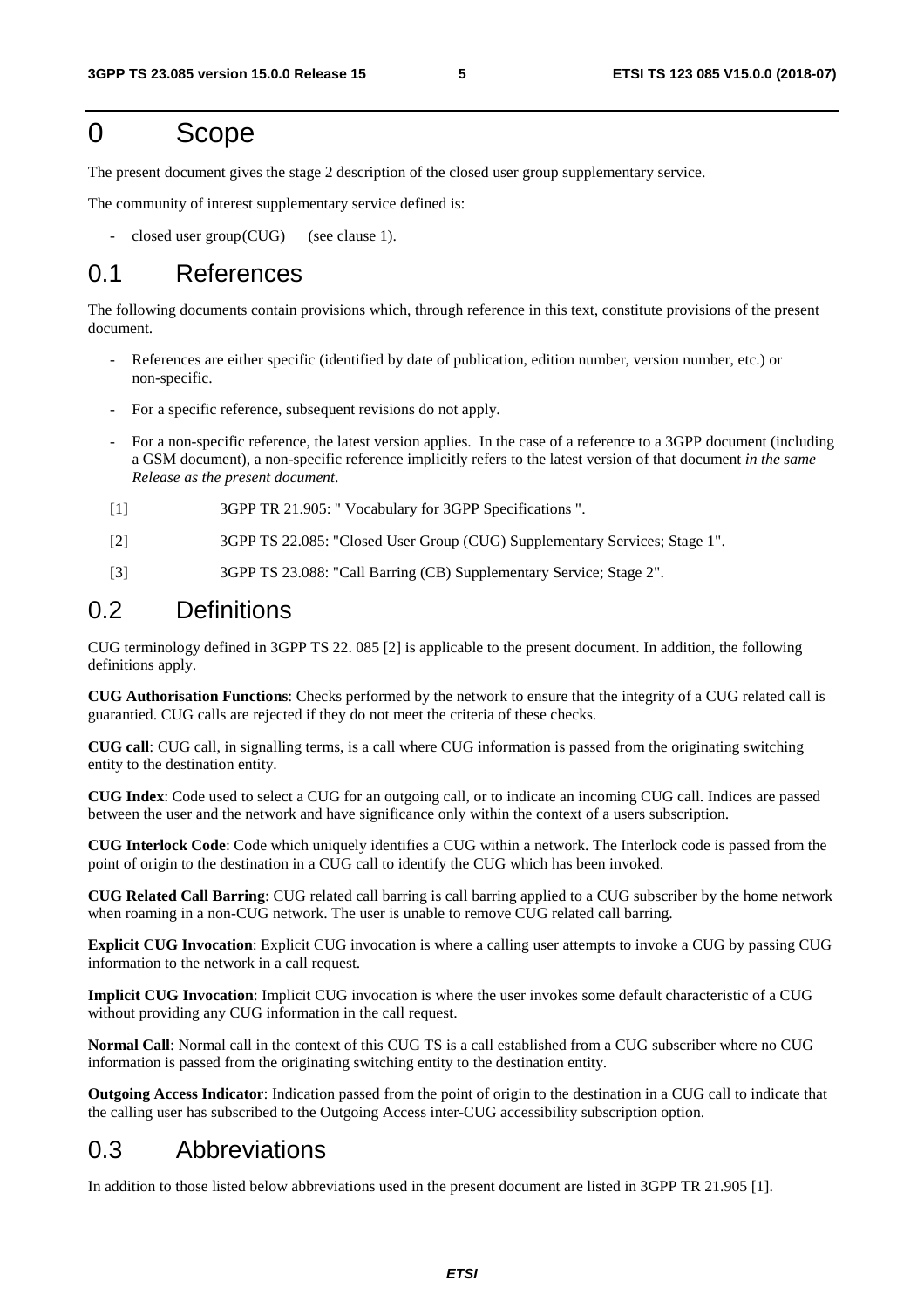For the purposes of the present document, the following abbreviations apply:

| <b>BS</b>  | <b>Basic Service</b>                          |
|------------|-----------------------------------------------|
| CI.        | CUG Index                                     |
| <b>CUG</b> | Closed User Group                             |
| <b>IA</b>  | <b>Incoming Access</b>                        |
| IC.        | Interlock Code                                |
| IC(pref)   | Interlock code of the preferential CUG        |
| $IC+OA$    | Interlock Code and Outgoing Access indicator. |
| <b>ICB</b> | Incoming Calls Barred within the CUG          |
| OΑ         | <b>Outgoing Access</b>                        |
| OCB        | Outgoing Calls Barred within the CUG          |
| Pref CUG   | Preferential CUG                              |
| <b>SOA</b> | Suppress OA                                   |
| <b>SPC</b> | <b>Suppress Preferential CUG</b>              |

### 1 Closed user group (CUG)

The responsibilities of GSM network nodes with respect to CUG are described in the CUG handling clause. The Functions subclause 1.2.1 describes the CUG service logic and how CUG information is used. The flow of CUG information in various call cases is shown in the Information Flows subclause 1.2.2.

### 1.1 Handling of Closed User Group

A GSM PLMN supporting the CUG supplementary service must guarantee the integrity of any CUG which it handles. It is not however mandatory for a PLMN to support the CUG supplementary service.

A CUG is uniquely identified within a network by a CUG Interlock Code. The Interlock Code is transferred between terrestrial network entities to indicate a CUG call.

A user identifies a CUG by a CUG Index. A CUG Index is used to select or indicate the use of a specific CUG in relation to a call. The index is locally transferred between the mobile station and serving VLR and only has significance within the context of an individual subscription.

#### 1.1.1 Mobile Originated (MO) CUG call handling

A CUG subscriber may invoke a CUG by providing the network with a CUG Index at call establishment. This is termed Explicit CUG invocation. Alternatively, if the subscription allows, some default characteristic of a CUG may be invoked automatically if no CUG information is provided. This is termed Implicit CUG invocation. The network may optionally indicate the use of an implicitly invoked CUG to the calling user.

A CUG subscriber may suppress certain CUG attributes by providing suppression indicators during call set-up. The provision of such suppression indicators results in explicit CUG invocation.

Any non-CUG related Call Barring supplementary service requirements shall be discharged before CUG authorisation occurs.

#### 1.1.1.1 MO CUG call handling at the MSC

The MSC shall pass any user provided CUG information to the VLR at call establishment.

If an Interlock Code, or Interlock code with Outgoing Access indicator, is received from the VLR the MSC shall establish a CUG call with the destination network using this information. If a CUG Index is received from the VLR the MSC shall pass this to the calling MS.

If the CUG call authorisation is unsuccessful the MSC shall pass an indication to the mobile station.

#### 1.1.1.2 MO CUG call handling at the VLR

Authorisation of a MO CUG call is performed by the serving VLR. Authorisation is determined by the information provided by the user, the subscription information stored in the VLR and the MO CUG call authorisation function, see Functions clause.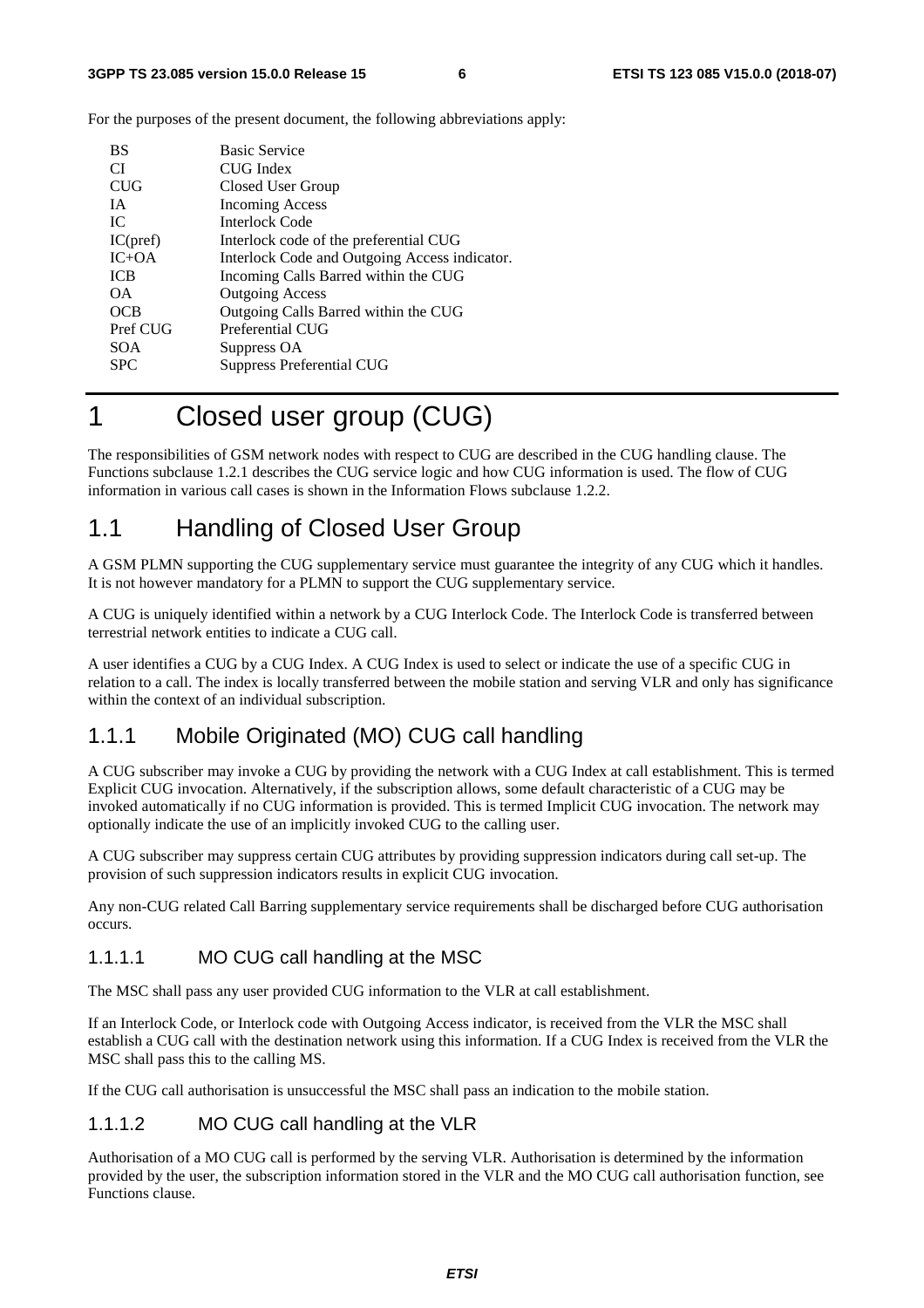Successful authorisation may result in a normal MO call (call without CUG information transferred to the called party) or a MO CUG call (call with CUG information transferred to the called party).

When a CUG call is to be made the VLR passes CUG information to the MSC to be used in the call establishment. Note, the VLR may optionally pass a CUG Index to the MSC (to be passed to the calling user) to indicate that a CUG has been implicitly invoked. This parameter is not passed to the call destination.

In the case of a normal call, no CUG information is passed to the MSC and the call is established normally.

On authorisation failure the VLR shall reject the call providing a suitable indication to the serving MSC which is passed to the calling party.

### 1.1.2 Mobile Terminated (MT) CUG call handling

The terminating network is responsible for enforcing the integrity of a CUG related call. The terminating network must therefore ensure that the calling party attributes and the called party subscription meet CUG restrictions. The terminating network provides the called user with an indication of an incoming CUG call.

Non-CUG related Call Barring supplementary service requirements are discharged before CUG authorisations. Call forwarding requirements are discharged after CUG authorisations.

#### 1.1.2.1 MT CUG handling at the GMSC

The GMSC shall pass any CUG information contained in an incoming call establishment message to the HLR in the routing enquiry.

The GMSC shall continue the call establishment using the CUG information received from the HLR rather than that which was initially received. Note, in rare circumstances the HLR may discard CUG parameters, see the Call Forwarding interaction.

If a CUG call fails the GMSC shall return an indication to the originating network.

#### 1.1.2.2 MT CUG handling functions at the HLR

Authorisation of a MT CUG call is performed at the called parties HLR. Authorisation is determined by the information received in the call establishment signalling, the called party subscription information stored in the HLR, and the MT CUG call authorisation function, see Functions clause.

On successful authorisation, the HLR supplies the GMSC with CUG information for the continuation of the call establishment. On unsuccessful authorisations the HLR rejects the call supplying an indication of the reason for failure.

#### 1.1.2.3 MT CUG handling functions at the MSC

The MSC shall pass any CUG related information received in incoming call establishment signalling to the VLR.

If the VLR returns CUG information to the serving MSC in response, the MSC shall pass the information to the called party in the call set-up signalling.

If the CUG call is rejected by the VLR (due to the call forwarding interaction) the MSC shall return an indication to the originating network.

#### 1.1.2.4 MT CUG handling functions at the VLR

When the VLR receives an incoming call enquiry for a CUG subscriber, it shall attempt to provide a CUG call indication to the called party. The indication is sent depending on the attributes of the incoming call and the called parties subscription, as shown in table 1.1. The indication is achieved by sending the CUG Index, associated with the Interlock Code of the invoked CUG, to the called user.

| Calling                | Interlock<br>check |                | Called party subscription |            |
|------------------------|--------------------|----------------|---------------------------|------------|
| Party                  |                    | CUG subscriber | Normal                    |            |
| <b>CUG</b><br>$Infor-$ |                    | No IA          | TΑ                        | subscriber |
| mation                 |                    |                |                           |            |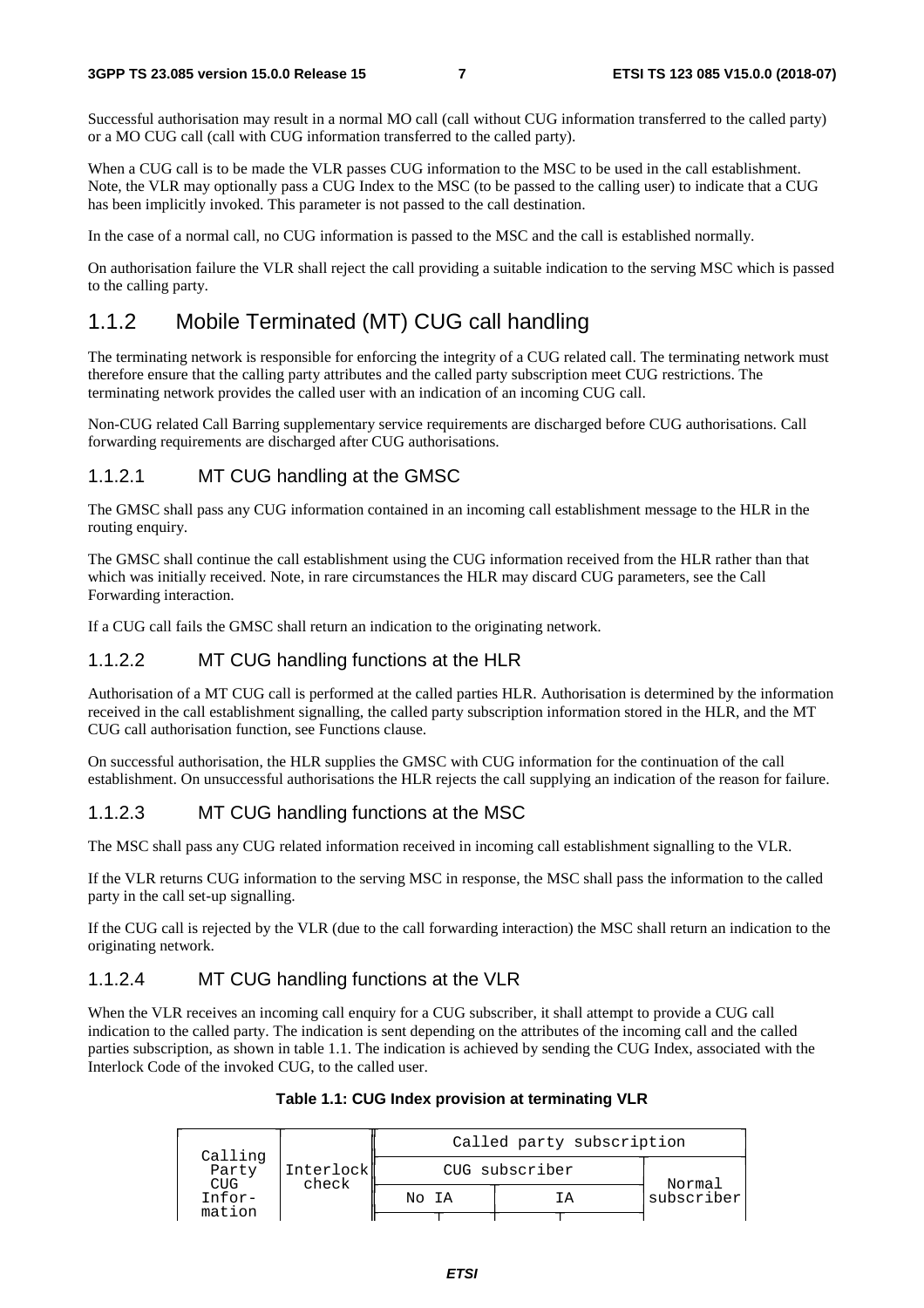| No Index |
|----------|
|          |
| No Index |
|          |

NOTE: "-" = Not Applicable, this check is not performed since such calls are rejected by the called parties HLR.

#### 1.1.3 CUG subscriber roaming requirements

Normal CUG restrictions apply to CUG subscribers when roaming in CUG supporting GSM PLMNs. Extra restrictions (specified in GSM 02.85) are applied to CUG subscribers roaming in non-CUG GSM VPLMNs to preserve the integrity of CUG.

These restrictions are applied by the application of call barring programmes which are not under user control. Such restrictions only apply to a subscribers ability to make outgoing calls using CUG related basic services. Extra restrictions are not applicable in the MT call case since the requirements are met by the HLR MT CUG authorisation function and by CUG interworking restrictions.

When a CUG subscriber first roams into a network not supporting CUG, the HLR will pass to the VLR subscription data indicating that normal Outgoing Call Barring is active for each basic service which is affected by CUG and for which the user has no CUG Outgoing Access.

The HLR shall store the status of the CUG related barring separately from the previous user controlled status and CUG related barring shall take precedence over the user controlled status.

The user may still perform SS operations on the user controlled Outgoing Call Barring services. The status of the barring service as a result of these operations will be stored in the HLR in the normal way, however the HLR will ensure that the VLR in the non-CUG network continues to have the CUG related call barring programs active as described above.

When entering a CUG supporting network the CUG related barring activations shall be removed and the user controlled barring status restored.

#### 1.1.4 CUG interworking requirements

#### 1.1.4.1 Non-CUG GSM PLMNs

If a GSM switching entity receives a CUG Interlock code in a call establishment message but does not support the CUG service, it shall abort the call, reason for rejection: Incompatible Destination. However if an Interlock and Outgoing Access indicator are received the call shall continue to be established as a normal call with no CUG information.

#### 1.1.4.2 Interworking to Non-CUG networks

If a GSM switching entity is unable to interwork with a destination switching entity for a CUG call , it shall abort the call, reason for rejection: Incompatible Destination. However if the call was a CUG call indicating outgoing access the GSM switching entity shall attempt to establish the call as a normal call (no CUG information).

#### 1.1.5 Supplementary service interactions

#### 1.1.5.1 Interaction with Call Forwarding

The interaction between CUG and Call Forwarding services is specified in GSM 02.85. The interaction is applied after the calling and called party CUG call has been successfully authorised, and Call Forwarding has been invoked. The interaction is the same for all types of call forwarding.

In the case of Call Forward Unconditional and Call Forwarding on Mobile Subscriber Not Reachable (invoked at HLR), the interaction is applied at the forwarding parties HLR.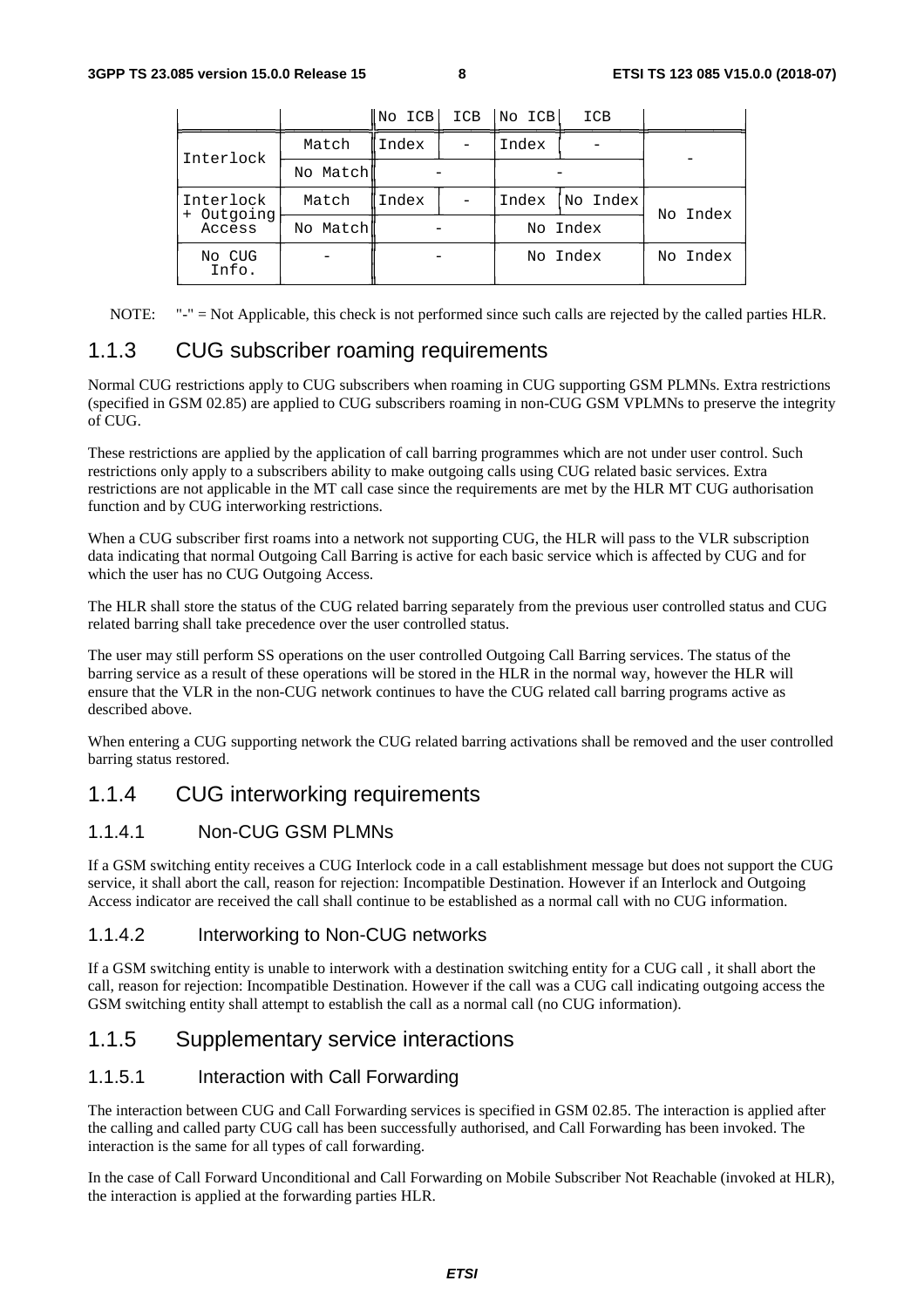In the case of CFB, CFNRy, CFNRc (invoked at the serving VLR) the interaction is applied at the forwarding parties serving VLR.

Table 1.2 indicates the requirements on the forwarding node when CUG and call forwarding interact. In each case the resultant information sent to the relevant MSC (either gateway or serving MSC) is given. This information should be used by the MSC for the forwarding or rejection. Note that the CUG information for the forwarding part of the call may be different from that initially used. The interlock code used for forwarding is always that of the calling party.

| Forwarded                 |                    | Forwarding party subscription for BS |        |                |        |                       |  |  |  |
|---------------------------|--------------------|--------------------------------------|--------|----------------|--------|-----------------------|--|--|--|
| Party<br>CUG <sup>-</sup> | Interlock<br>check | CUG subscriber                       | Normal |                |        |                       |  |  |  |
| $Infor-$<br>mation        |                    | No OA                                |        | 0A             |        | subscriber            |  |  |  |
|                           |                    | No OCB                               | OCB    | No OCB         | OCB    |                       |  |  |  |
| Interlock                 | Match              | IC                                   | Reject | IC             | Reject |                       |  |  |  |
| Interlock<br>+Outgoing    | Match              | IC.                                  | Reject | $IC+OA$        | Normal | Interlock<br>Outgoing |  |  |  |
| Access                    | No Match           | Reject                               |        | Interlock+OA   |        | Access                |  |  |  |
| No CUG<br>Info.           |                    | Reject                               |        | Normal<br>call |        | Normal<br>call        |  |  |  |

**Table 1.2: CUG-Call Forwarding interaction** 

NOTE: "-" = Not applicable.

Reason for rejection in all cases: Called party supplementary service interaction violation.

#### 1.1.5.2 Interaction with call waiting

There is no interaction with call waiting, however a CUG call indication shall be provided with the call waiting indication if the criteria for indicating a CUG call are met.

#### 1.1.5.3 Interaction with Anonymous Call Rejection

If a CUG call is offered to a called user belonging to the same closed user group then there is no interaction with the Anonymous Call Rejection supplementary service; even if the calling number is withheld and the called user has the Anonymous Call Rejection supplementary service the CUG call shall still be permitted.

If the called user also has the incoming access capability within the closed user group supplementary service, and if the offered call to the called user is also a non-closed user group call or a closed user group call to which the called party does not belong, if the calling party number is withheld and the called user has the Anonymous Call Rejection supplementary service the call shall be denied as specified in 3GPP TS 23.088 [3] section 8.

### 1.2 Functions and information flows

#### 1.2.1 Functions

The following Mobile Additional Functions (MAF) have been identified for the CUG supplementary service:

#### MAF14

Mobile Originated CUG call authorisation.

 The ability of a PLMN to determine whether a subscriber is authorised to attempt the establishment of a call request related to CUG. See figure 1.1.

Location: VLR.

The purpose of this function is to check the provisioning of CUG against the requested Basic Service, perform an Index to Interlock conversion where an Index is provided, check whether O/G calls are barred within the CUG, deal with preferential CUGs, OA and any CUG related suppression indicators.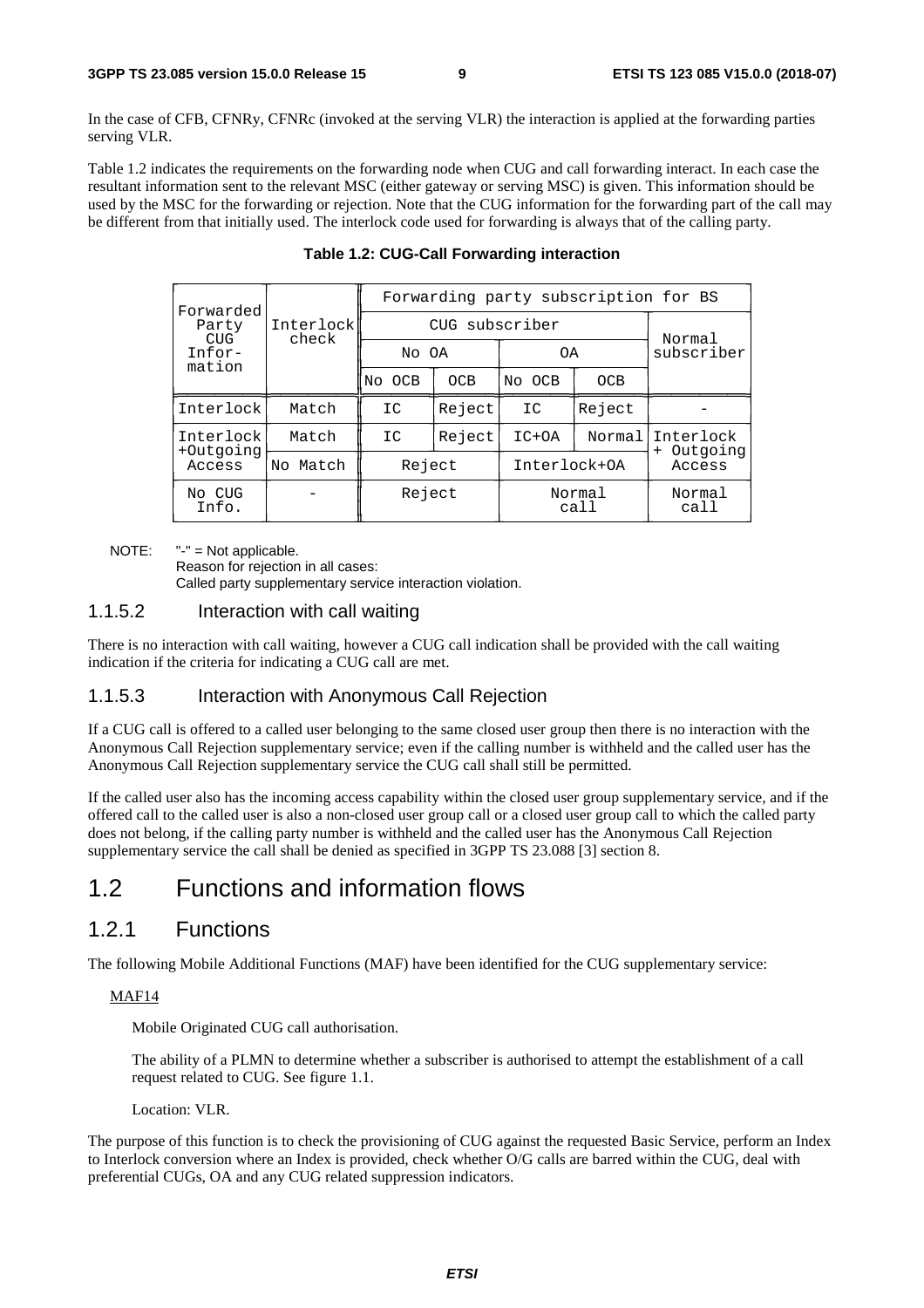The call request may contain either no CUG information or combinations of the following CUG parameters: CUG Index, Suppress Outgoing Access indicator, Suppress Preferential CUG indicator.

On successful authorisation the call is established with one of the following: no CUG information, CUG Interlock Code, CUG Interlock Code and Outgoing Access indicator. If a CUG is implicitly invoked the VLR may optionally provide the related CUG Index as an indication to the calling user.

On unsuccessful authorisation the call is rejected and a rejection reason given.

Table 1.3 specifies the VLRs response to CUG related call establishment requests.

| Calling<br>user                   | Information provided by calling user |                                |                         |                               |                               |  |  |  |
|-----------------------------------|--------------------------------------|--------------------------------|-------------------------|-------------------------------|-------------------------------|--|--|--|
| subscrip.<br>for Basic<br>Service | No CUG<br>Info.                      | CUG Index<br>(CI)<br>or CI+SPC | Suppress<br>0A<br>(SOA) | Suppress<br>Pref CUG<br>(SPC) | CI+SOA<br>or CI+<br>$SOA+SPC$ |  |  |  |
| CUG without<br>Pref CUG.          | Reject                               | Interlock                      | Reject                  | Reject                        | Interlock                     |  |  |  |
| No OA                             | note 1                               | note 2, 3, 4                   | note 1                  | note 1                        | note 2, 3, 4                  |  |  |  |
| CUG with<br>Pref CUG.             | IC(pref)                             | Interlock                      | IC(pref)                | Reject                        | Interlock                     |  |  |  |
| No OA                             |                                      | note 2, 3, 4                   |                         | note 1                        | note 2, 3, 4                  |  |  |  |
| CUG with OAN<br>and without       | Normal<br>call                       | IC+OA                          | Reject                  | Normal<br>call                | Interlock                     |  |  |  |
| Pref CUG                          |                                      | note 3,4,5                     | note 1                  |                               | note 2,3,4                    |  |  |  |
| CUG with<br>Pref CUG              | IC(pref)<br>$+OA$                    | IC+OA                          | IC(pref)                | Normal<br>call                | Interlock                     |  |  |  |
| and with OA                       |                                      | note 3,4,5                     |                         |                               | note 2,3,4                    |  |  |  |
| Normal<br>subscriber              | Normal<br>call                       | Normal<br>call                 | Normal<br>call          | Normal<br>call                | Normal<br>call                |  |  |  |

#### **Table 1.3: MO CUG Call Authorisation Function (VLR)**

- NOTE 1: "Inconsistent access information no CUG selected".
- NOTE 2: If the intra-CUG restriction option "Outgoing calls barred within the CUG" is applicable for the requested CUG, the call shall be rejected, reason for rejection "Outgoing calls barred within the CUG".
- NOTE 3: If an index is provided which is not recognised by the network the call is rejected, reason for rejection "Unknown CUG Index".
- NOTE 4: If an index is provided which does not match with the interlock(s) of the requested basic service the call is rejected, reason for rejection "Inconsistent access information - Index incompatible with requested basic service".
- NOTE 5: If a CUG is selected using a CUG Index but the intra-CUG restriction option "Outgoing calls barred within the CUG" is applicable, and the calling user subscription includes OA for the requested Basic Service the call shall be attempted as a normal call with no CUG information included in the call establishment signalling.

An SDL indicating when the authorisation function is invoked in the VLR is shown in figure 1.1. Inputs and outputs to the SDL apply to the serving MSC.

#### MAF15

Mobile Terminated CUG call authorisation.

 The ability of a PLMN to compare received calling party information against a called party subscription for CUG integrity. See figure 1.2.

Location: HLR.

The purpose of this function is to identify a match between calling and called party CUG attributes for a given basic service, whilst enforcing intra-CUG communication restrictions. If no match is obtained the call is rejected.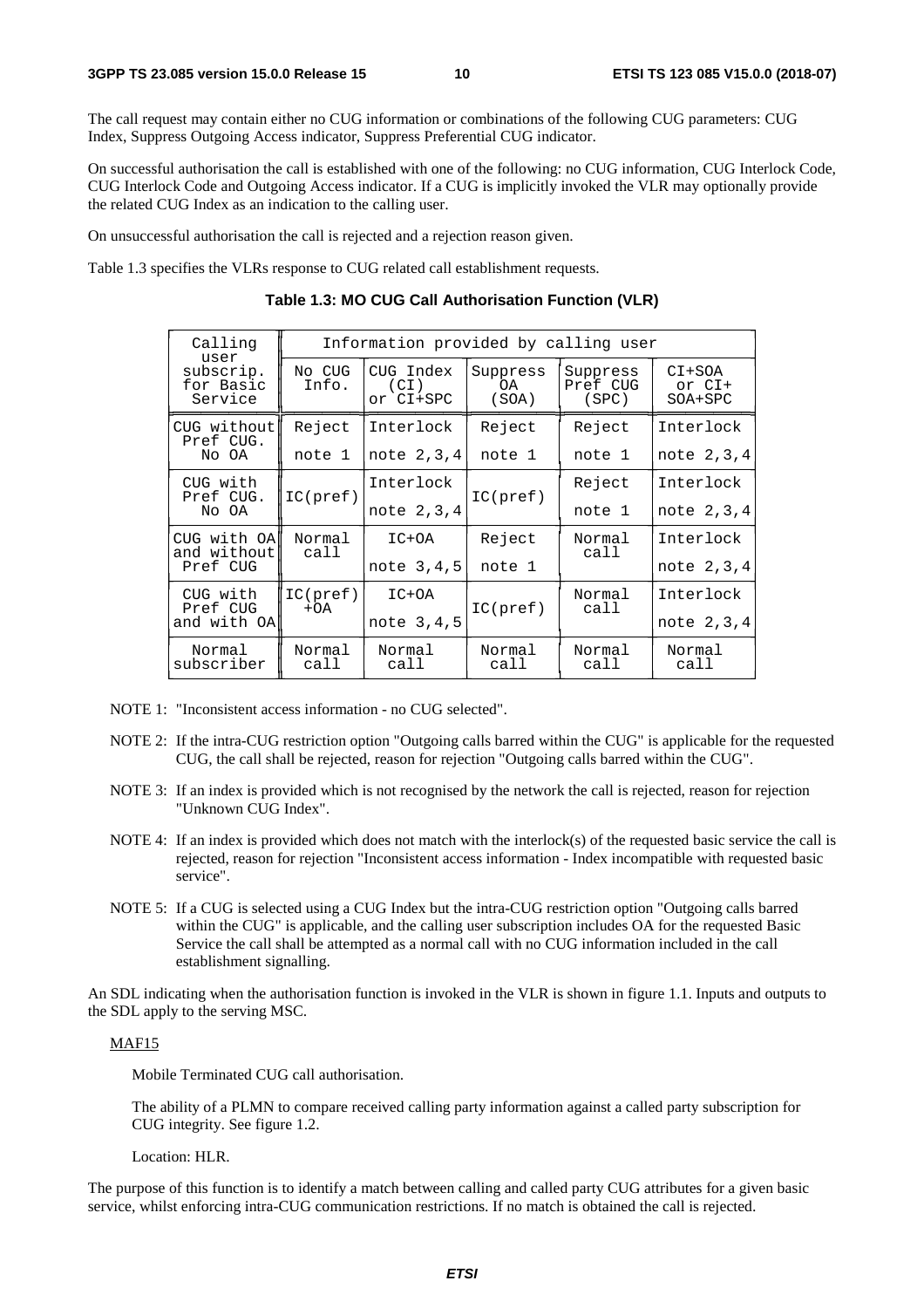The calling party CUG attributes may be either a CUG Interlock Code or a CUG Interlock Code and Outgoing Access indicator.

Table 1.4 indicates the HLRs response to incoming CUG calls, or incoming calls to CUG subscribers.

On successful authorisation the call establishment is continued using one of the following: no CUG information, CUG Interlock Code, Interlock Code and Outgoing Access indicator.

On unsuccessful authorisation the call is rejected and a rejection reason given.

**Table 1.4: MT CUG Call Authorisation Function (HLR)** 

| Inter              |                                                 | Normal           |                                                                        |                  |                                                                                      |  |
|--------------------|-------------------------------------------------|------------------|------------------------------------------------------------------------|------------------|--------------------------------------------------------------------------------------|--|
| check              |                                                 |                  |                                                                        |                  | subs.                                                                                |  |
|                    | No ICB                                          | ICB              | No ICB                                                                 | ICB              |                                                                                      |  |
|                    | Code                                            | Reject<br>note 1 | Interlock<br>Code                                                      | Reject<br>note 1 | Reject                                                                               |  |
| No.<br>Match       |                                                 |                  |                                                                        | note 2           |                                                                                      |  |
| Interlock<br>Match | Reject<br>$IC+OA$<br>note 1<br>Reject<br>note 2 |                  | $IC+OA$                                                                | $IC+OA$          | $IC+OA$                                                                              |  |
| No<br>Match        |                                                 |                  | $IC+OA$                                                                |                  |                                                                                      |  |
|                    |                                                 |                  |                                                                        |                  | Normal<br>call                                                                       |  |
|                    | $-$ lock $ $                                    |                  | No IA<br>Match Interlock<br>Reject<br>note 2<br>Reject<br>note 3 and 4 | CUG subscriber   | Called party subscription for Basic Service<br>IA<br>Reject<br>note 2<br>Normal call |  |

Notes on reasons for rejections:

- NOTE 1: "Incoming calls barred within the CUG".
- NOTE 2: "Interlock mismatch".
- NOTE 3: "Requested basic service violates CUG constraints" A non-CUG call has invoked (via a particular basic service) a CUG which does not have an Incoming Access capability.

NOTE 4: See subclause 1.6.

An SDL indicating when the function is invoked in the HLR is shown in figure 1.2. Inputs and outputs to the SDL apply to the GMSC.

#### 1.2.2 Information flows

The information flows for the CUG supplementary service are shown in figures 1.3 to 1.7.

List of figures:

- figure 1.3 Mobile Originated CUG calls;
- figure 1.4 Mobile Terminated CUG calls;
- figure 1.5 MT CUG call handling at the called party MSC/VLR;
- figure 1.6 Interworking with Non-ISDN/Non-GSM networks;
- figure 1.7 CUG interworking with Non-CUG GSM PLMN.

#### NOTE to figures 1.3 to 1.7:

"Conditional CUG Info" means that CUG information may or may not be present in the signalling message depending on the call case. These figures are intended to cover all call cases described in the CUG authorisation functions.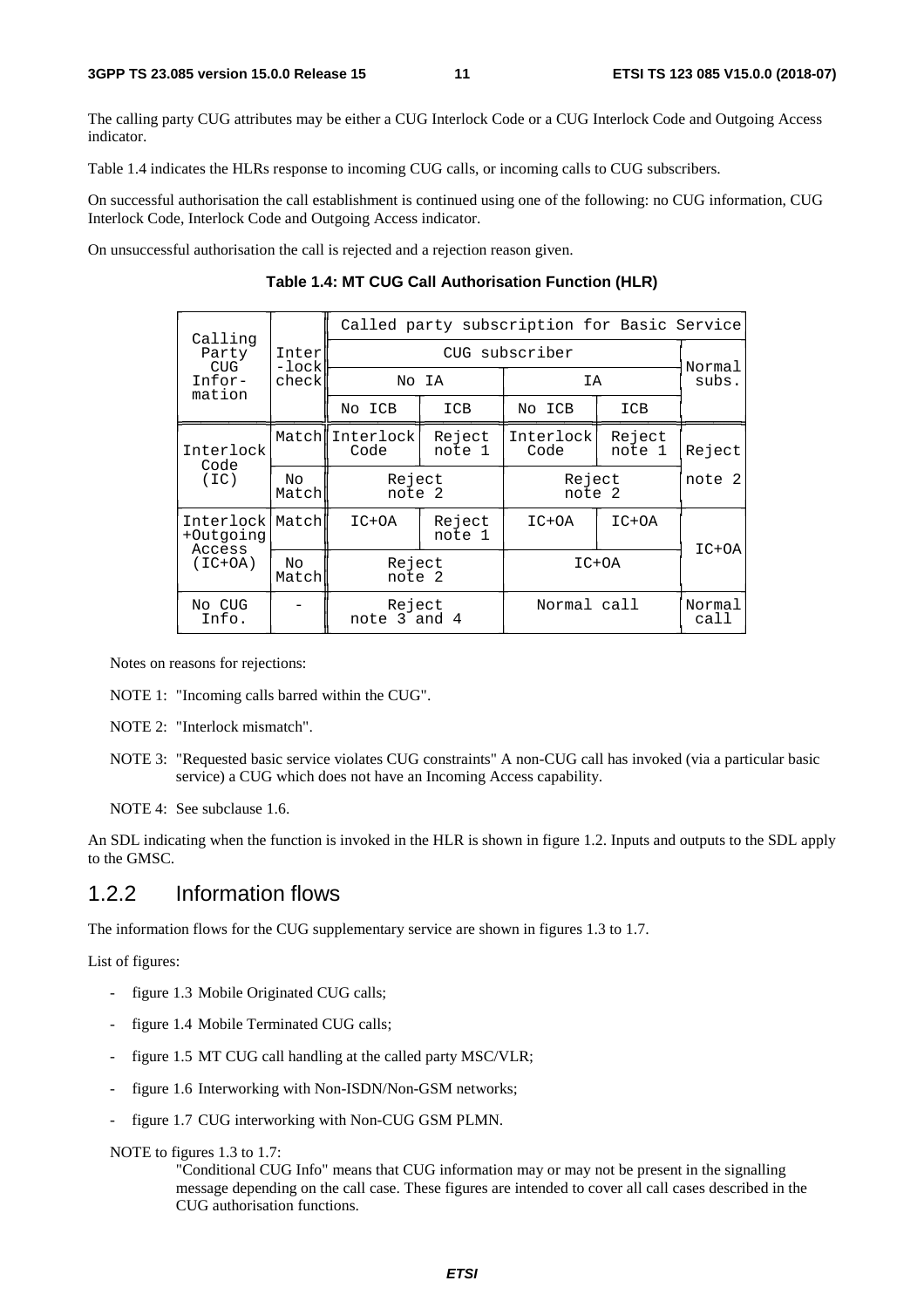

**Figure 1.1: MAF014 Mobile Originated CUG call authorisation (VLR)**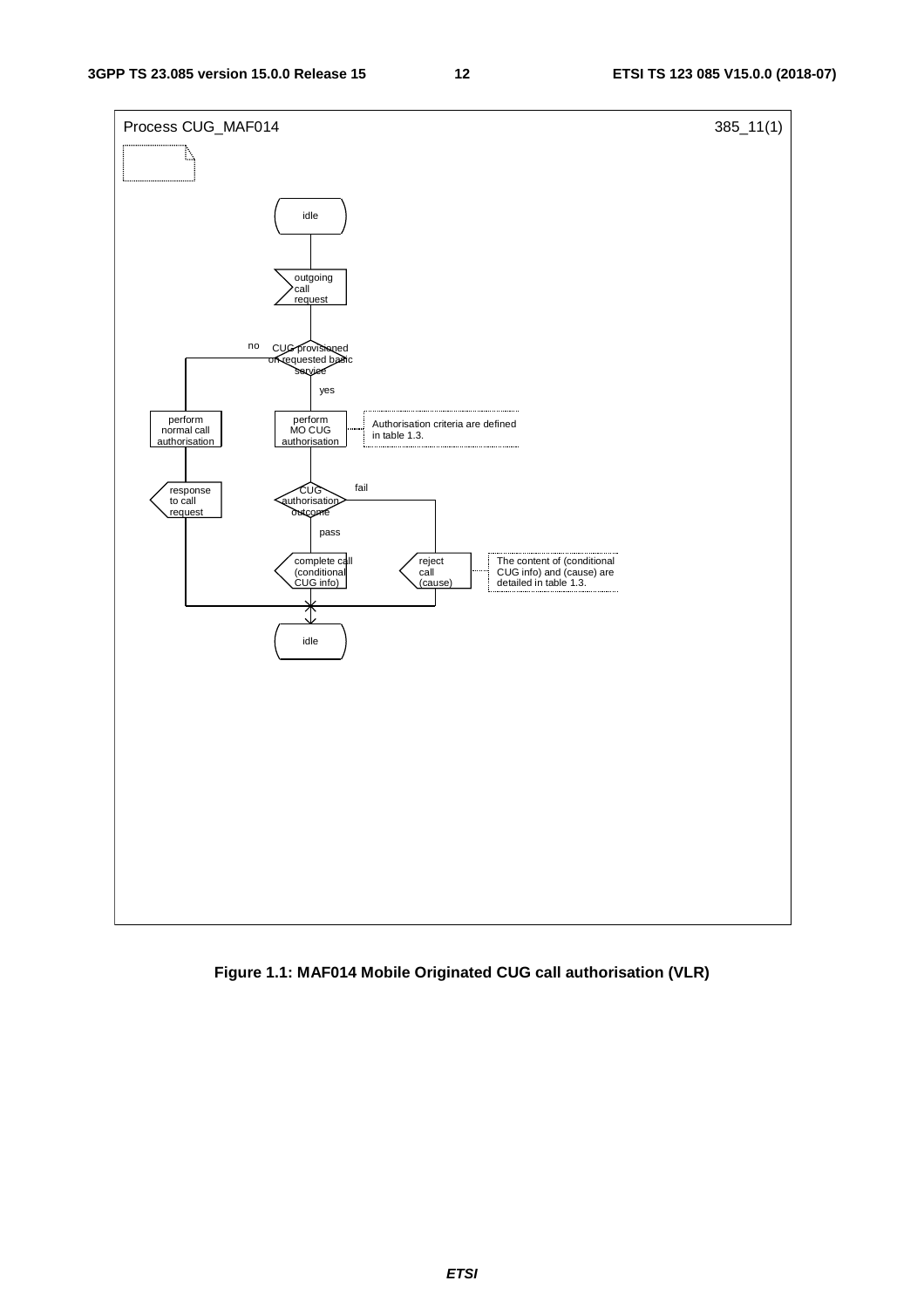

**Figure 1.2: MAF015 Mobile Terminated CUG call authorisation (HLR)**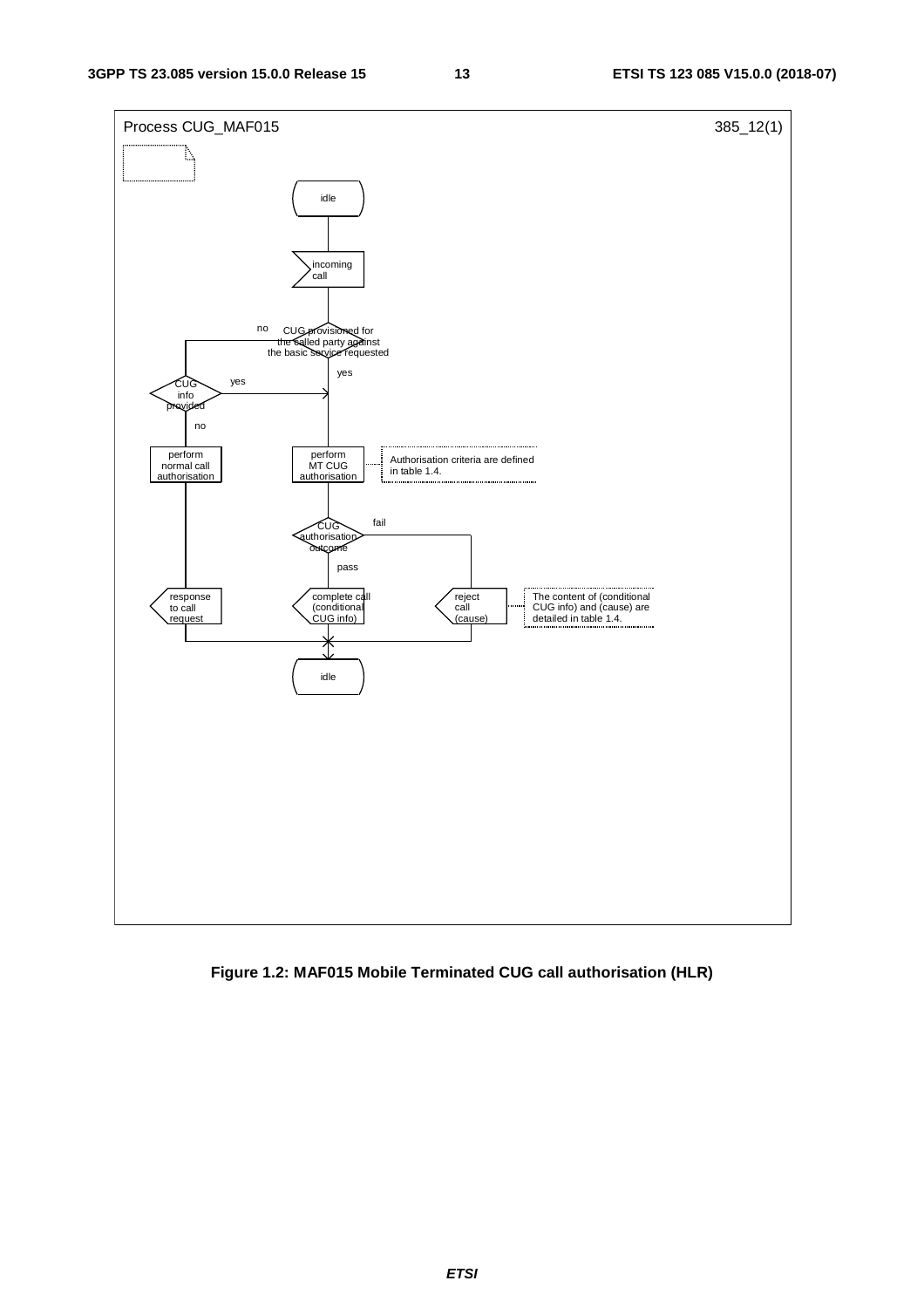|      | ΜS    |                                       | MSC |                                                                     | VLR | NWb-GMSC                                                                       |
|------|-------|---------------------------------------|-----|---------------------------------------------------------------------|-----|--------------------------------------------------------------------------------|
| MO   |       | CUG call request                      |     |                                                                     |     |                                                                                |
|      |       | Set-up<br>----------->                |     |                                                                     |     |                                                                                |
|      |       | (Conditional User CUG Info)           |     | Send info O/G call                                                  |     |                                                                                |
|      |       |                                       |     | -------------->                                                     |     |                                                                                |
|      |       |                                       |     | (Conditional User CUG Info)                                         |     |                                                                                |
| MO I |       | CUG call authorisation unsuccessful   |     |                                                                     |     | MAF14: Fail                                                                    |
|      |       |                                       |     | Reject                                                              |     |                                                                                |
|      |       |                                       |     | ---------------<br>(Cause)                                          |     |                                                                                |
|      |       | Disconnect<br>$- - - - - - - - - - -$ |     |                                                                     |     |                                                                                |
|      |       | (Cause)                               |     |                                                                     |     |                                                                                |
|      |       |                                       |     |                                                                     |     | Success fully authorised MO CUG call, destination network does not support CUG |
|      |       |                                       |     |                                                                     |     | MAF14: Pass                                                                    |
|      |       |                                       |     | Complete<br><---------------                                        |     |                                                                                |
|      |       |                                       |     | (Conditional CUG Info)<br>Set-up                                    |     |                                                                                |
|      |       | Indication*                           |     | ------------------                                                  |     | - - - - ->                                                                     |
|      |       | ------------<br>(Index)               |     | (Conditional CUG Info)                                              |     |                                                                                |
|      |       |                                       |     | Disconnect                                                          |     |                                                                                |
|      |       | Disconnect                            |     | (Cause)                                                             |     |                                                                                |
|      |       | ------------<br>(Cause)               |     |                                                                     |     |                                                                                |
|      |       |                                       |     | Destination network supports CUG, MT CUG Authorisation unsuccessful |     |                                                                                |
|      |       |                                       |     | Set-up                                                              |     |                                                                                |
|      |       | Indication*                           |     | --------------------<br>(Conditional CUG Info)                      |     | -------->                                                                      |
|      |       | <-----------<br>(Index)               |     | Disconnect                                                          |     | MAF15:Fail                                                                     |
|      |       |                                       |     | (Cause)                                                             |     |                                                                                |
|      |       | Disconnect                            |     |                                                                     |     |                                                                                |
|      |       | ------------<br>(Cause)               |     |                                                                     |     |                                                                                |
|      |       |                                       |     | Destination network supports CUG, MT CUG Authorisation successful   |     |                                                                                |
|      |       |                                       |     | Answer                                                              |     | MAF15: Pass                                                                    |
|      |       |                                       |     | ------------------                                                  |     |                                                                                |
|      | NOTE: | MAF14: MO CUG call Authorisation      |     |                                                                     |     |                                                                                |
|      |       | MAF15: MT CUG call Authorisation      |     |                                                                     |     |                                                                                |

\*: Optional message

**Figure 1.3: Mobile Originated CUG calls**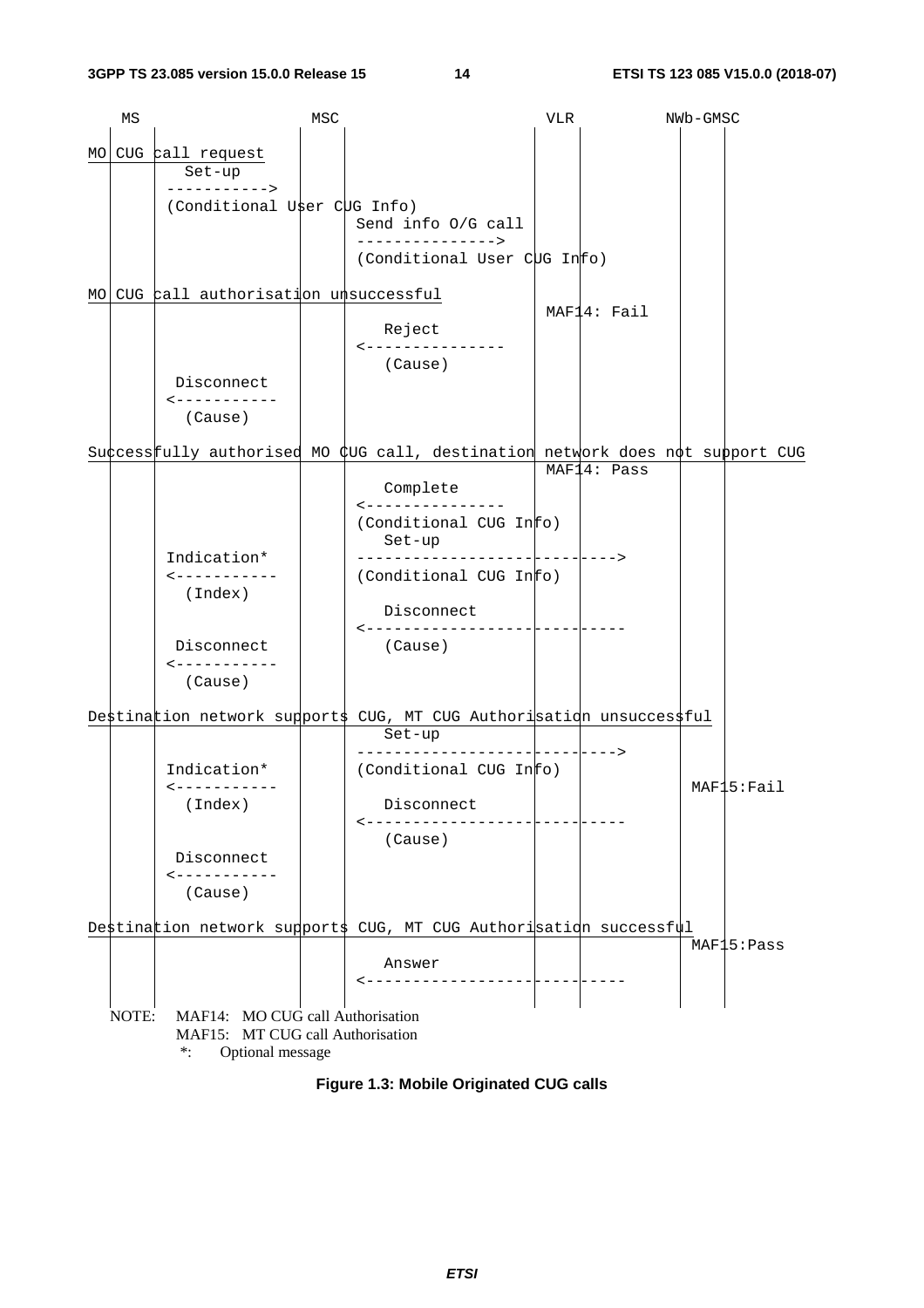

NOTE: MAF15: MT CUG call authorisation.

#### **Figure 1.4: Mobile Terminated CUG calls**



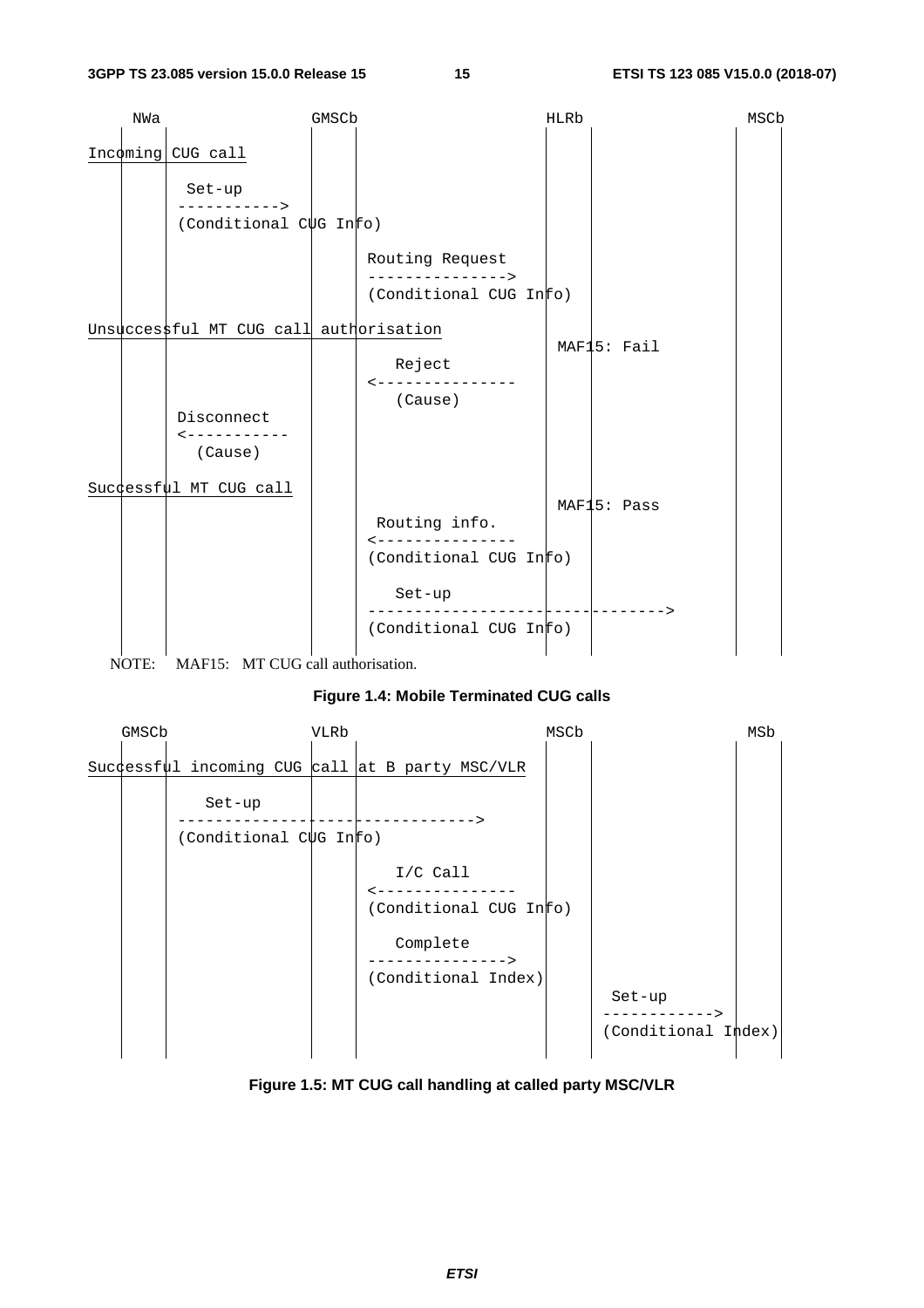





 Set-up -----------> No CUG Info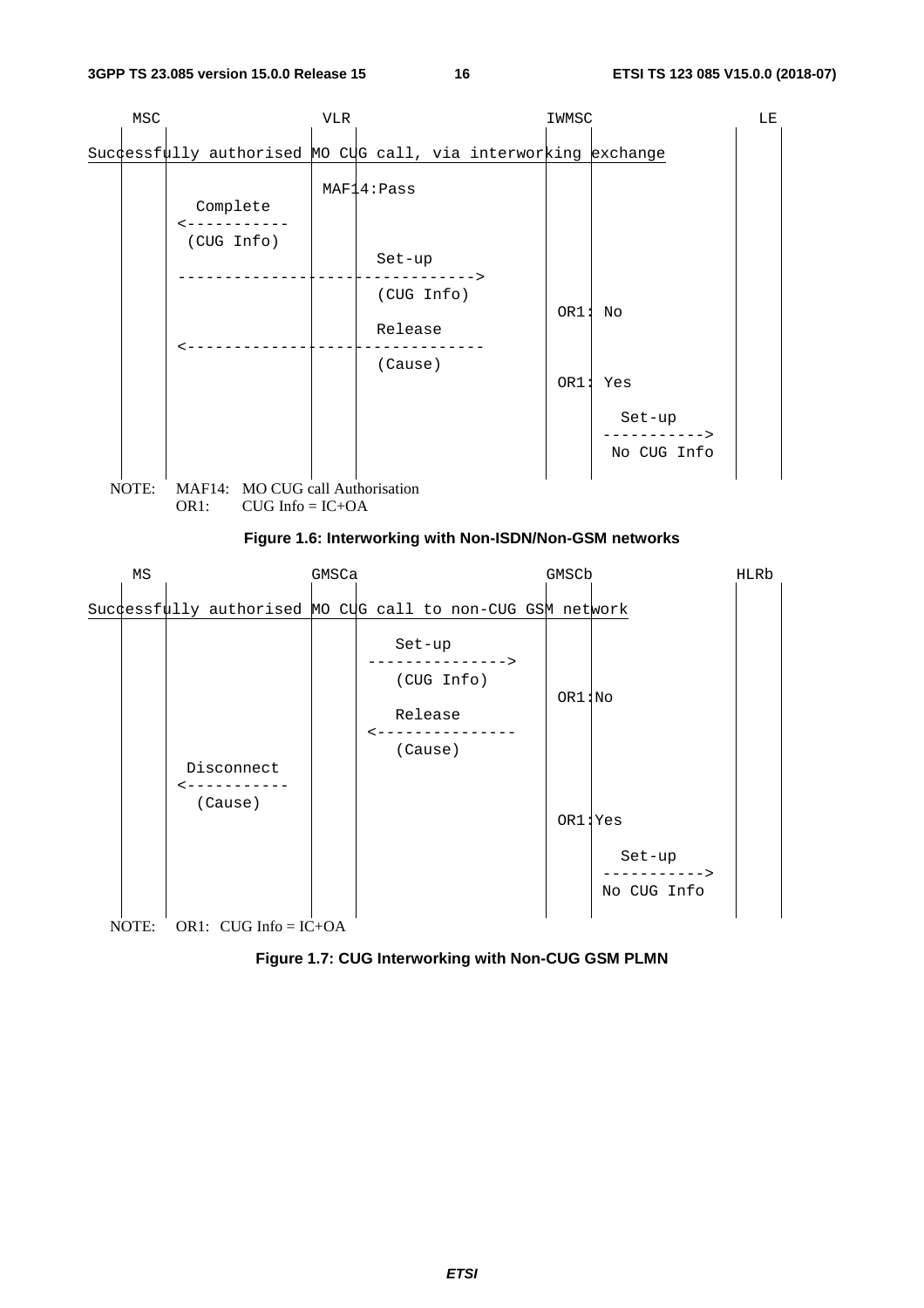### 1.3 Information stored in the HLR

For the supplementary service Closed User Group the HLR shall store:

- per subscription (IMSI) a list of CUG Interlock codes up to a maximum specified in GSM 02.85.

Against each Interlock code the following parameters shall be stored:

- CUG Index;
- Intra-CUG restrictions:

which may take one of the following values:

- None;
- Incoming calls barred within the CUG;
- Outgoing calls barred within the CUG.
- Application to basic services;

which may take one of the following types of value:

- List of Basic Services Groups for which the CUG applies;
- All basic services.

Against each Basic Service Group which is subject to CUG, the following shall be stored:

Inter-CUG accessibility;

which may take one of the following values:

- None designated;
- Outgoing Access;
- Incoming Access;
- Outgoing and Incoming Access.
- Preferential CUG;

which may take one of the following types of value:

- CUG Index;
- None designated.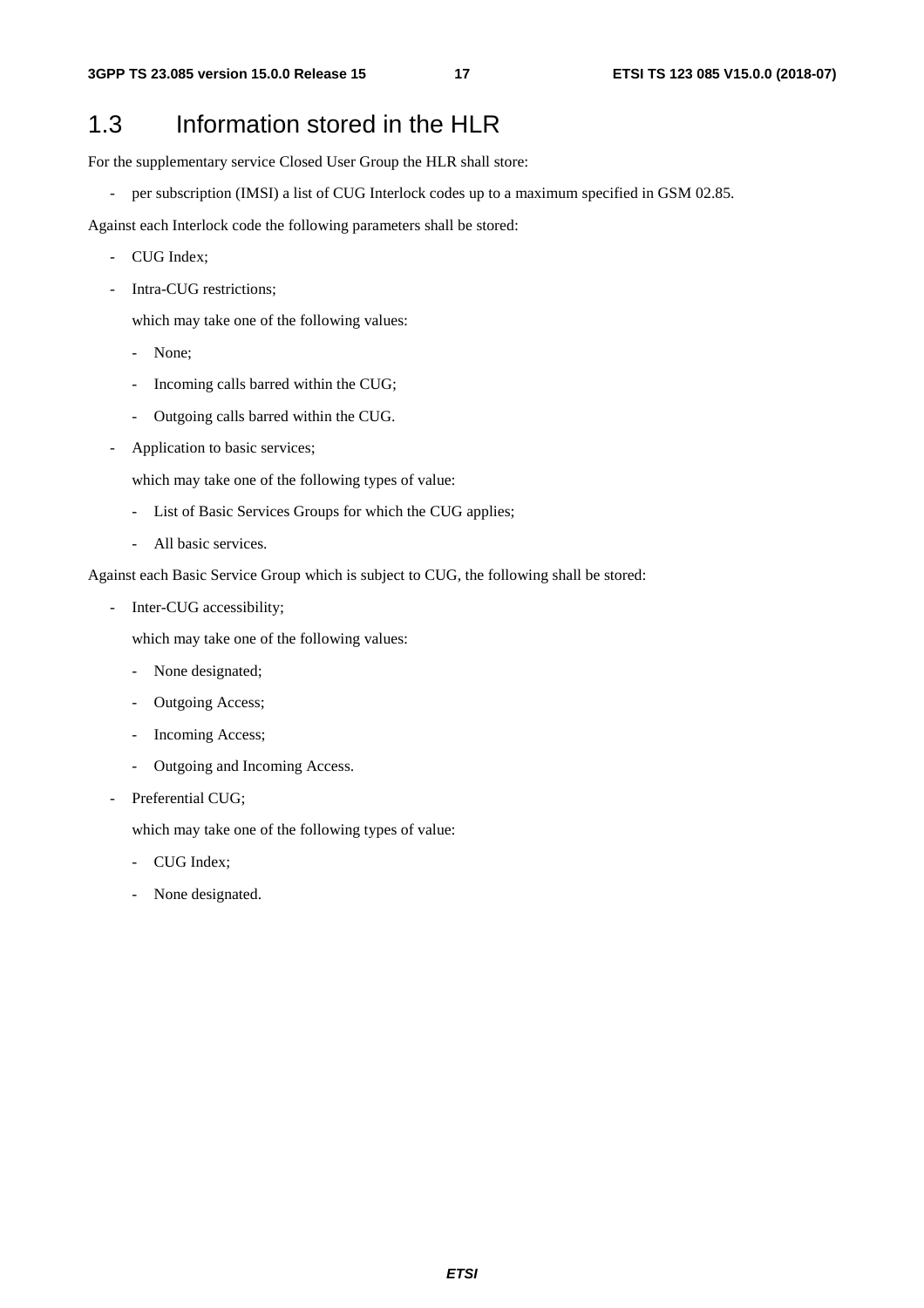### 1.4 Information stored in the VLR

For the supplementary service Closed User Group the VLR shall store:

- per subscription (IMSI) a list of CUG Interlock codes up to a maximum specified in GSM 02.85.

Against each Interlock code the following parameters shall be stored:

- CUG Index;
- Intra-CUG restrictions:

which may take one of the following values:

- None;
- Incoming calls barred within the CUG;
- Outgoing calls barred within the CUG.
- Application to basic services;

which may take one of the following types of value:

- List of Basic Services Groups for which the CUG applies;
- All basic services.

Against each Basic Service Group which is subject to CUG, the following shall be stored:

Inter-CUG accessibility;

which may take one of the following values:

- None designated;
- Outgoing Access;
- Incoming Access;
- Outgoing and Incoming Access.
- Preferential CUG:

which may take one of the following types of value:

- CUG Index;
- None designated.

### 1.5 Handover

Handover will have no impact on the control procedures and operation of the service.

### 1.6 Cross phase compatibility

#### 1.6.1 MSC, VLR only support phase 1

See subclause 1.1.3 "CUG subscriber roaming requirements".

#### 1.6.2 GMSC only supports phase 1

When a routing request according to MAP phase 1 from GMSC (no CUG info) is received in the HLR and the called party does not have Incoming Access capability the HLR shall reject the routing request with the error "Call barred" instead the error "CUG-Reject".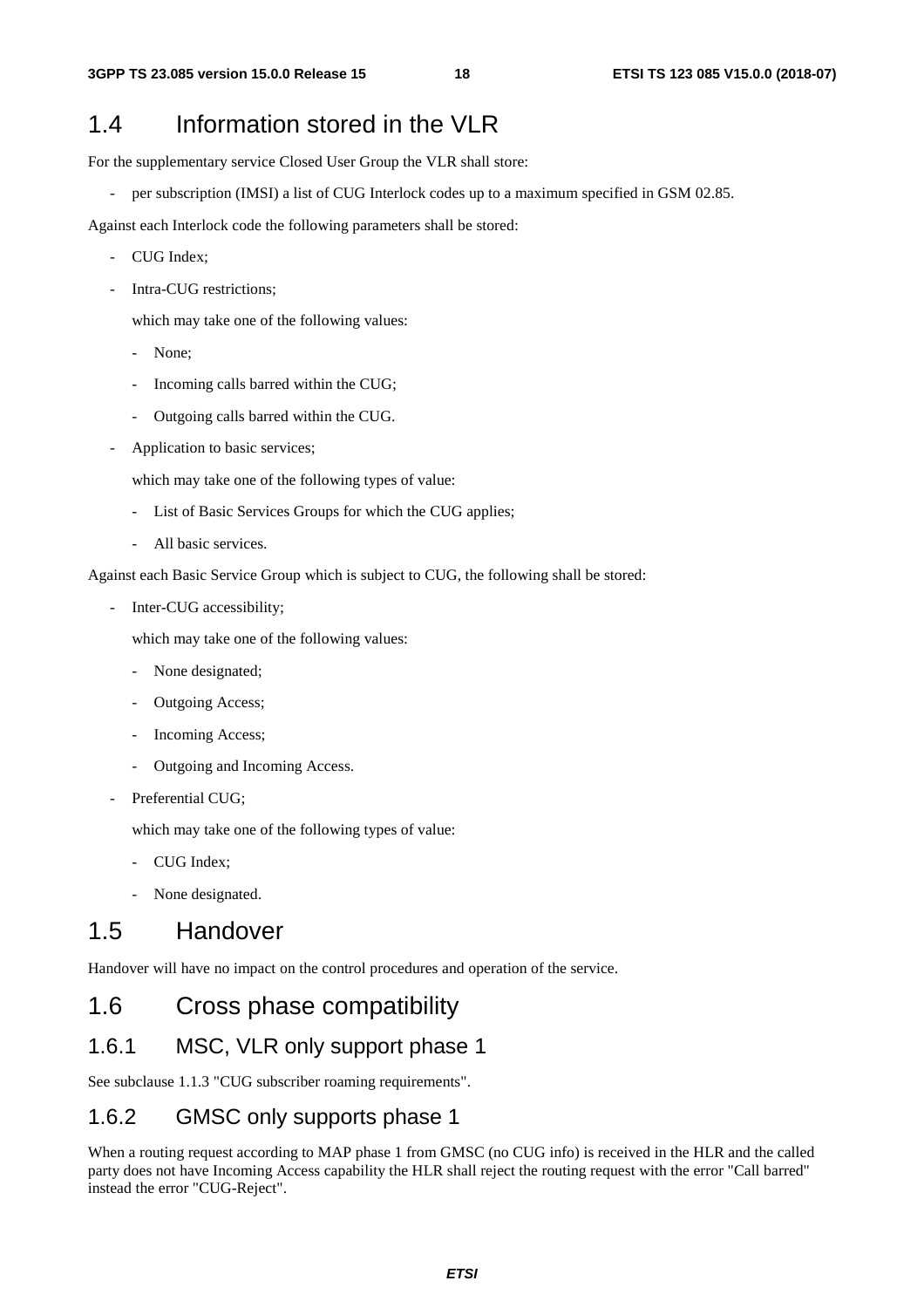NOTE: The error "CUG-Reject" is not available in the MAP phase 1 protocol.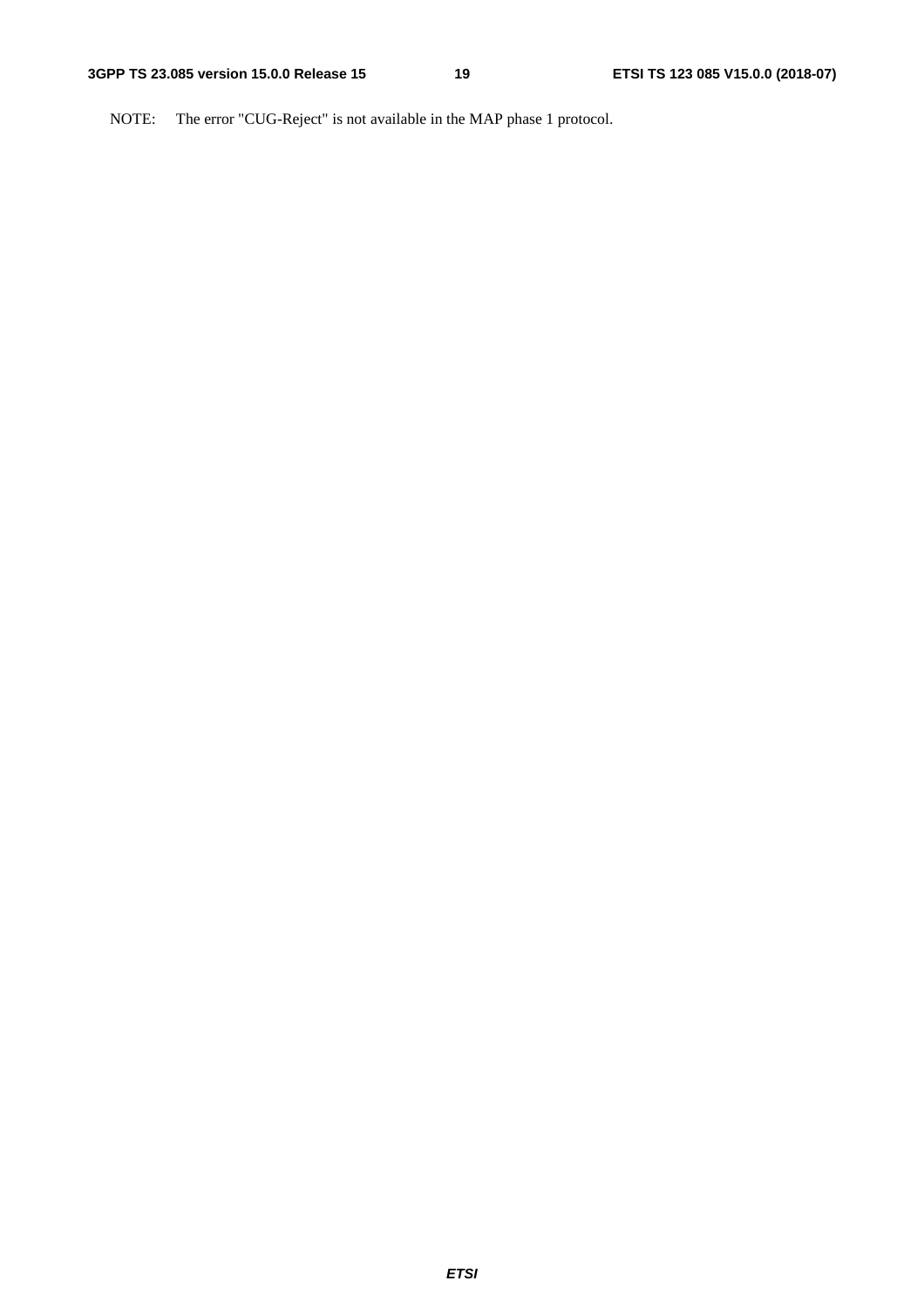### Annex A (informative): Change history

| <b>Change history</b>                                 |                 |            |                |     |               |                        |        |                                         |  |
|-------------------------------------------------------|-----------------|------------|----------------|-----|---------------|------------------------|--------|-----------------------------------------|--|
| <b>TSG CN#</b><br>Old Ver<br><b>CR</b><br><b>Spec</b> |                 | <b>Rev</b> | Phase          | Cat | <b>New</b>    | <b>Subject/Comment</b> |        |                                         |  |
|                                                       |                 |            |                |     |               |                        | Ver    |                                         |  |
| Apr 1999                                              | GSM 03.85 6.0.0 |            |                |     | <b>R97</b>    |                        |        | Transferred to 3GPP CN1                 |  |
| CN#03                                                 | 23.085          |            |                |     | R99           |                        | 3.0.0  | Approved at CN#03                       |  |
|                                                       | 23.085          | 3.0.0      |                |     | R99           |                        | 3.0.1  | References updated from 2G to 3G        |  |
| CN#09                                                 | 23.085          | 3.0.1      | 001            |     | R99           | F                      | 3.1.0  | SDL refresh                             |  |
| <b>CN#11</b>                                          | 23.085          | 3.1.0      |                |     | Rel-4         |                        | 4.0.0  | Release 4 after CN#11                   |  |
| CN#16                                                 | 23.085          | 4.0.0      |                |     | Rel-5         |                        | 5.0.0  | Release 5 after CN#16                   |  |
| CN#26                                                 | 23.085          | 5.0.0      |                |     | Rel-6         |                        | 6.0.0  | Release 6 after CN#26                   |  |
| CT#30                                                 | 23.085          | 6.0.0      | 002            |     | Rel-6         |                        | 6.1.0  | <b>Incorrect References</b>             |  |
| CT#36                                                 | 23.085          | 6.1.0      |                |     | Rel-7         |                        | 7.0.0  | Upgraded unchanged from Rel-6           |  |
| CT#42                                                 | 23.085          | 7.0.0      |                |     | Rel-8         |                        | 8.0.0  | Upgraded unchanged from Rel-7           |  |
| CT#46                                                 | 23.085          | 8.0.0      | $\blacksquare$ |     | Rel-9         |                        | 9.0.0  | Update to Rel-9 version (MCC)           |  |
| 2011-03                                               | 23.085          | 9.0.0      |                |     | <b>Rel-10</b> |                        | 10.0.0 | Update to Rel-10 version (MCC)          |  |
| 2011-09                                               |                 | 10.0.0     | 0003           |     |               |                        |        | Addition of Anonymous Call Rejection in |  |
|                                                       |                 |            |                |     |               |                        |        | the CS domain                           |  |
| 2014-09                                               | 23.085          | 11.0.0     |                |     | <b>Rel-12</b> |                        | 12.0.0 | Update to Rel-12 version (MCC)          |  |
| 2015-12                                               | 23.085          | 12.0.0     |                |     | <b>Rel-13</b> |                        | 13.0.0 | Update to Rel-13 version (MCC)          |  |
| 2017-03                                               | 23.085          | 13.0.0     |                |     | Rel-14        |                        | 14.0.0 | Update to Rel-14 version (MCC)          |  |
| 2018-06                                               | 23.085          | 14.0.0     |                |     | <b>Rel-14</b> |                        | 15.0.0 | Update to Rel-15 version (MCC)          |  |